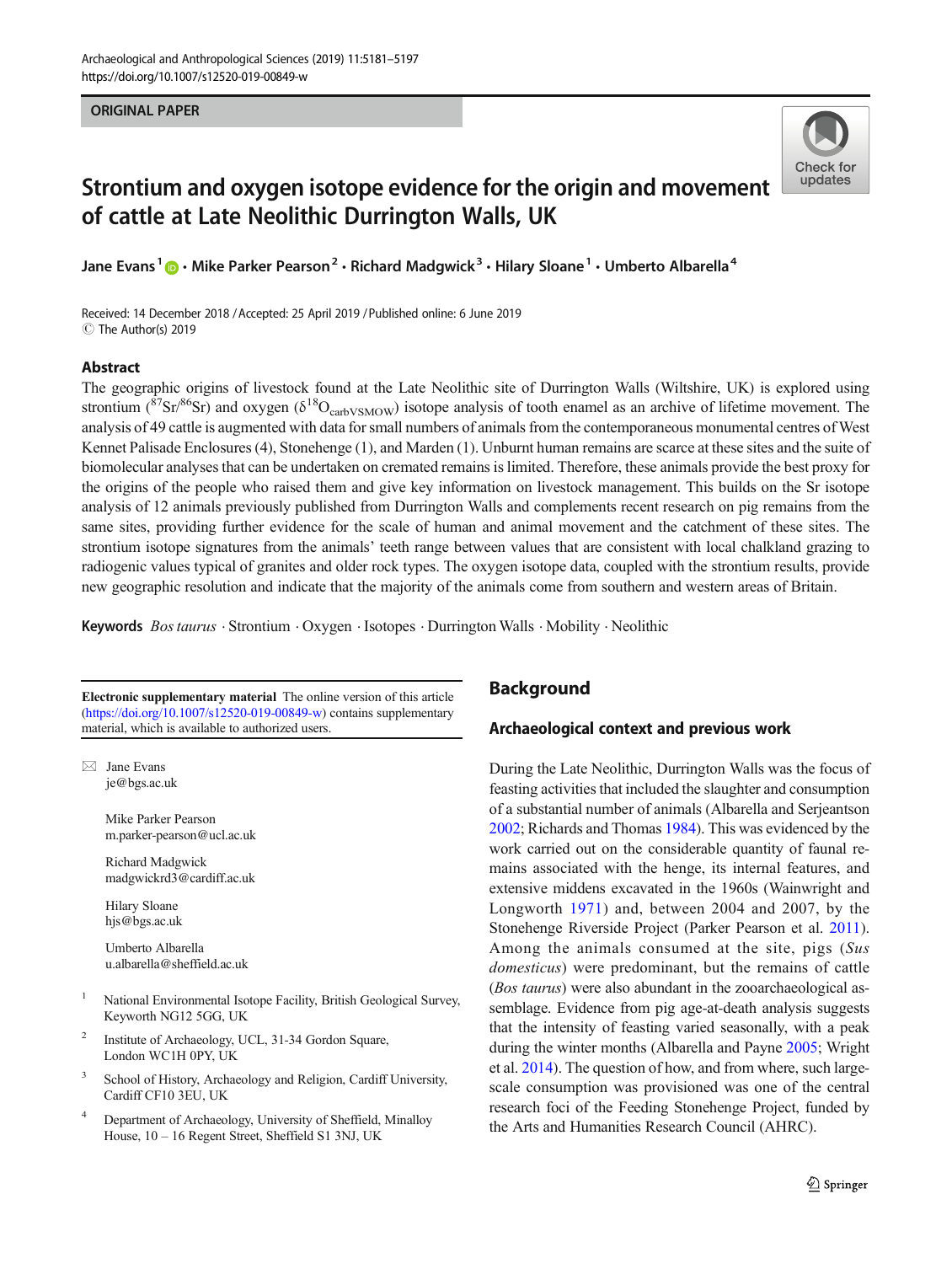<span id="page-1-0"></span>A pilot study carried out in 2009–2010 hinted that the provisioning of livestock to the site was complex. Using strontium isotope analysis of cattle teeth, the research suggested that livestock found at the site were from diverse geographical origins. While some of the cattle were likely to be local, a proportion of the animals had  $87\text{Sr}/86\text{Sr}$ values that were inconsistent with the Cretaceous chalk on which the site is located (Viner et al. [2010](#page-16-0)). These animals must have been raised away from Durrington Walls and transported to the site after their teeth had formed.

The aim of this paper is to provide detail to the story of cattle origins in the Late Neolithic. A larger dataset, the integration of strontium and oxygen isotope analysis, and the inclusion of a small number of teeth from other Late Neolithic sites (West Kennet Palisade Enclosures, Marden and Stonehenge) in the study area were all necessary to provide greater resolution (Fig. 1). This approach has the potential to determine the extent of cattle movement to Durrington Walls, the likely origins of the livestock that had been moved,

Fig.1 A map showing the range of median  $8^{7}$ Sr/ $8^{6}$ Sr values of domains across Britain with the position of the study area that includes Durrington Walls, Marden, Stonehenge and West Kennet sites, and Irthlingborough, Chillingham, and Durham locations.

and whether the movement of cattle was part of a wider phenomenon of livestock mobility.

## Tooth formation

Tooth enamel does not undergo any remodelling and hence its isotope composition is fixed during the period of formation. This means that analytical results from cattle third molar enamel will provide a snapshot of the prevailing conditions during the period from approximately 9 to 30 months of a cattle's life (Balasse [2002](#page-14-0)). Unlike tooth enamel, both tooth dentine and bone are susceptible to diagenetic alteration due to their more porous and less crystalline structure (Trickett et al. [2003\)](#page-16-0); hence, bone and dentine provide information about the burial environment rather than a lifetime signature. In addition, these tissues remodel throughout life so, even if they were not diagenetically affected, they would provide a blended isotope signal for the years before death that can be difficult to interpret.

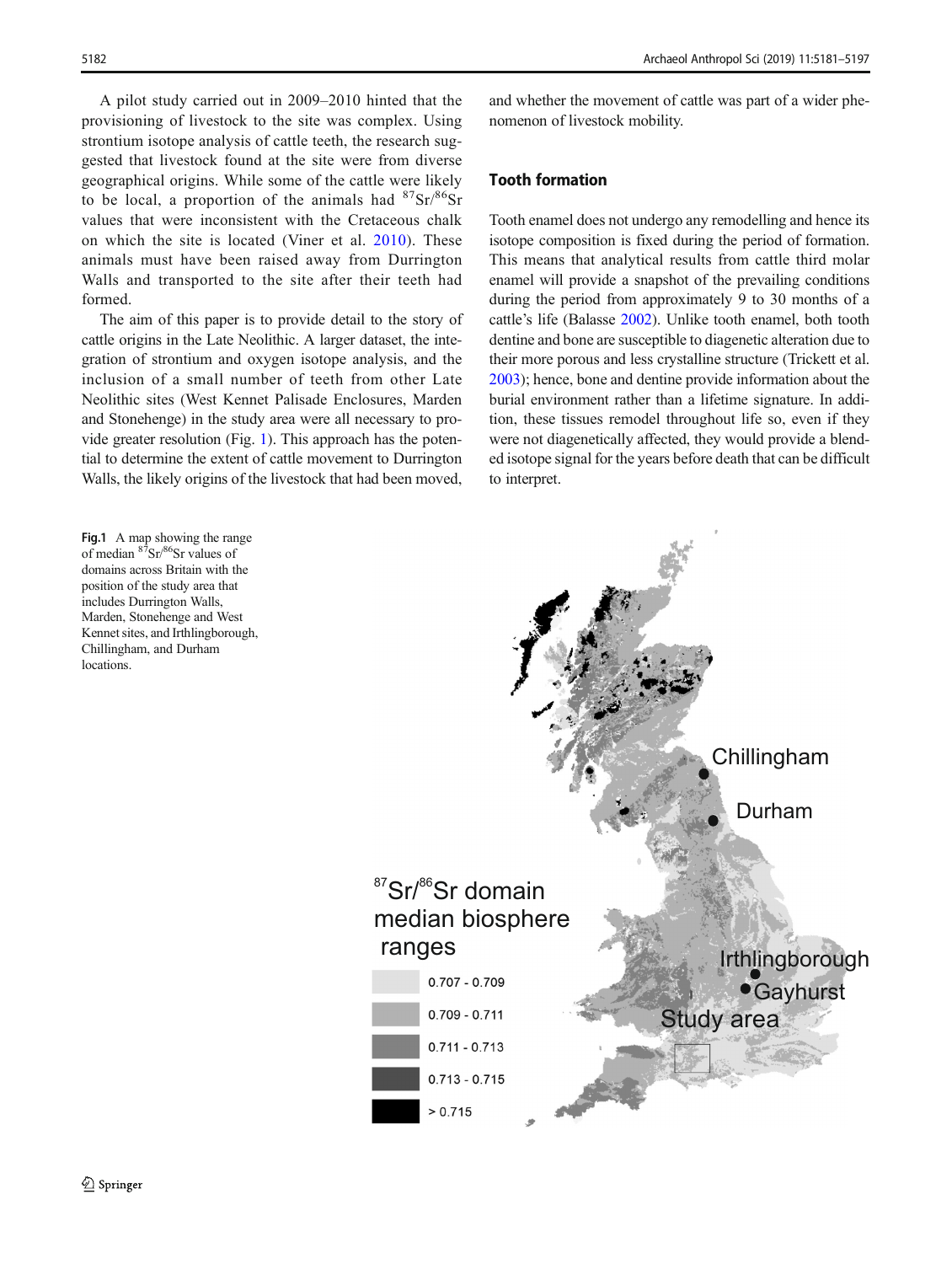#### **Isotopes**

# Strontium (<sup>87</sup>Sr/<sup>86</sup>Sr) isotope analysis

Strontium isotope analysis is an effective tool for identifying mobility in the past. It has been used successfully by researchers interested in tracking animal migration (Britton et al. [2009,](#page-15-0) [2011;](#page-15-0) Hoppe et al. [1999](#page-15-0); Julien et al. [2012](#page-15-0)), for the study of trade networks (Madgwick et al. [2012,](#page-15-0) [2019a](#page-15-0); Madgwick and Mulville [2015;](#page-15-0) Minniti et al. [2014;](#page-15-0) van der Jagt et al. [2012\)](#page-16-0), and patterns of animal movement (Balasse et al. [2002](#page-14-0); Bendrey et al. [2009](#page-15-0); Bentley [2006;](#page-15-0) Bogaard et al. [2013](#page-15-0); Evans et al. [2007](#page-15-0); Sykes et al. [2006](#page-15-0); Viner et al. [2010\)](#page-16-0). The method is based on the principle that rubidium  ${}^{87}Rb$  decays to  ${}^{87}Sr$  over time, changing the ratio of <sup>87</sup>Sr to <sup>86</sup>Sr. As a result, older rocks and Rb-rich rocks have higher ratios of  ${}^{87}Sr/{}^{86}Sr$ , with the effect that biologically available <sup>87</sup>Sr<sup>86</sup>Sr varies spatially according to the age and chemistry of the underlying geology. The link between biologically available Sr and underlying geology is well docu-mented (Ericson [1985](#page-15-0)), but other factors, such as the  $87\text{Sr}/86\text{Sr}$ ratio in ground and river water, and in some cases sea-spray (Bentley [2006](#page-15-0)), may also contribute.

All the sites in this study are located on Cretaceous chalk, which has a relatively well-defined strontium isotope biosphere range of  $0.7083 \pm 0.0006$  (1SD,  $n = 85$ ; Evans et al. [2018\)](#page-15-0). Dentine and bone samples from Durrington Walls give a similar result of  $0.7086 \pm 0.0004$  (1SD,  $n = 11$ ; Viner et al. [2010\)](#page-16-0), which is to be expected for tissues that absorb the burial environment strontium isotopic signal. These data represent the predicted Sr isotope composition for tooth enamel of animals that graze on a chalk-founded terrain.

# Oxygen  $(\delta^{18}O)$  isotope analysis

Oxygen isotope analysis has also been successfully applied to the investigation of animal mobility (Britton et al. [2009](#page-15-0); Henton et al. [2010](#page-15-0); Madgwick et al. [2019a](#page-15-0); Towers et al. [2011](#page-16-0), [2017\)](#page-16-0). Environmental oxygen isotope ratios are dependent on the hydrological system and reflect the fractionation of  $18$ O compared with  $16$ O. In general, precipitation is increasingly depleted in 18O at high latitude (Bentley and Knipper [2005\)](#page-15-0). In Britain, because our weather systems are predominantly from the Atlantic, the oxygen isotope zonation in Britain is predominantly west to east; the lowest values were recorded in the eastern Highlands of Scotland (Darling et al. [2003\)](#page-15-0). Oxygen isotope ratios in tooth enamel have a linear relationship with water ingested during the period of tooth formation and can therefore provide information about the geographical origin of animals from archaeological sites. However, using calibrating equations to 'map' enamel values on to geographically determined water values introduces additional uncertainty onto the data, and their application is therefore questionable (Pollard et al. [2011\)](#page-15-0). In this study, we

have used data from animals from central and eastern England, which represent the British drinking water zone of  $-7$  to  $-8\%$ , as defined by Darling et al. ([2003](#page-15-0)). These provide reference data against which we compare the Late Neolithic data. These comparative datasets come from the feral cattle from modern Chillingham Castle in Northumberland: (Towers et al. [2014](#page-16-0), [2017](#page-16-0)) and Bronze Age cattle from Irthlingborough, Northamptonshire, and Gayhurst, Buckinghamshire (Towers et al. [2011\)](#page-16-0).

## Carbon ( $\delta^{13}$ C) isotope analysis

Carbon isotopes in tooth enamel record the  $\delta^{13}$ C of plants consumed by cattle. These data are of limited use for addressing the core aims of this research, centering on origins and movement, but are presented here to augment the oxygen isotope data and to explore varied husbandry strategies. Plants are divided into two main groups based on their photosynthetic pathways: C3 and C4 (Schwartz and Shoeninger [1991\)](#page-15-0), and these two groups have substantially different  $\delta^{13}$ C isotope ranges. However, C4 plants, which are common in more arid environments, are rare in the indigenous flora of the British Isles and northern Europe. Therefore, British studies are restricted to variations in terrestrial C3 plants, and the transmission of the carbon  $\delta^{13}$ C composition to the animals that graze on them. This range has been defined for terrestrial grazing cattle as  $\delta^{13}C_{\text{apaitieVPDB}}$  between – 15 and – 9‰ for pre-industrial British animals (Gan et al. [2018](#page-15-0)). The range can be extended to  $> -8\%$  for animals that graze on seaweed (Balasse et al. [2005,](#page-14-0) [2006](#page-14-0)). Temperature, altitude, latitude, canopy, and mean annual rainfall (MAR) can all affect the  $\delta^{13}$ C of terrestrial plants (Hare et al. [2018;](#page-15-0) Kohn [2010](#page-15-0)). While carbon isotope composition predominantly relates to diet, variation has the potential to shed light on the environments where the cattle were raised.

# Materials and methods

#### **Materials**

The dataset comprises intra-tooth strontium  $({}^{87}\text{Sr}){}^{86}\text{Sr})$ , oxygen ( $\delta^{18}O_{\text{carbVSMOW}}$ ) and carbon ( $\delta^{13}C_{\text{apaitieVPDB}}$ ) values for 55 cattle teeth. The vast majority of teeth  $(n = 49)$  derive from Durrington Walls, with small numbers of specimens analysed from broadly contemporaneous deposits at West Kennet Palisade Enclosures ( $n = 4$ ), Marden ( $n = 1$ ), and Stonehenge  $(n = 1)$ . The presented data are augmented by 12 from a previous pilot study on Durrington Walls (Viner et al. [2010](#page-16-0)), to make a total number of 67 specimens.

Durrington Walls is the largest henge monument in Britain, covering around 17 ha. It is located on the chalk downlands of southern Britain and is just 3 km from Stonehenge on the west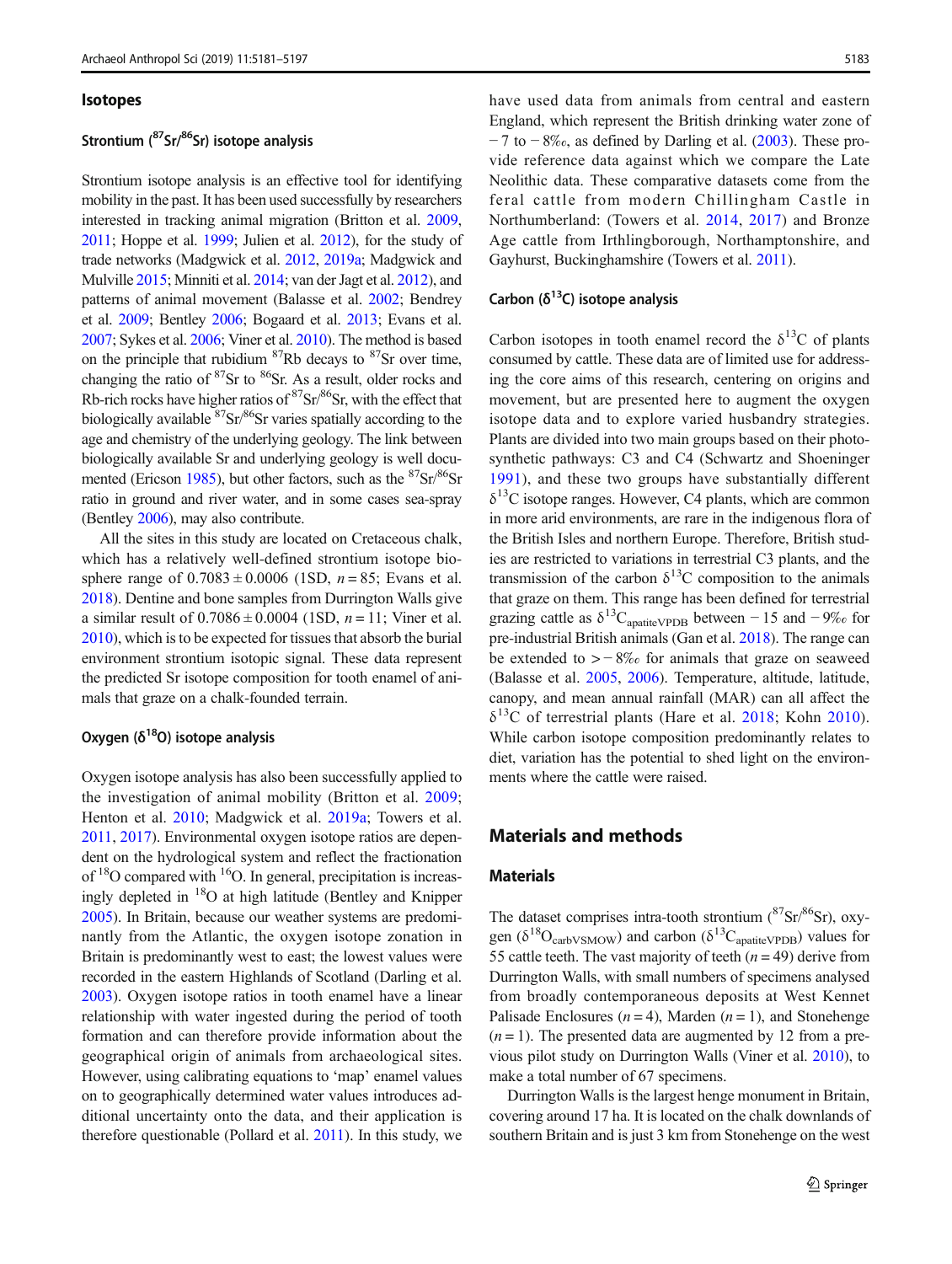bank of the River Avon (Parker Pearson et al. [2011](#page-15-0)). Excavations during the Stonehenge Riverside Project found the remains of nine houses, as well as a variety of other features including middens, one of which is very substantial, in addition to the henge itself. An extensive programme of radiocarbon dating has narrowed the main period of settlement activity at the site to around half a century, beginning in 2525– 2470 cal BC and ending in 2480–2440 cal BC (Marshall [In](#page-15-0) [prep](#page-15-0); Parker Pearson et al. [2011\)](#page-15-0). The main period of settlement at the site overlaps with the erection of the sarsen circle and trilithons at Stonehenge (Parker Pearson et al. [2011](#page-15-0)). All of the specimens used in this study came from the recent excavations at Durrington Walls, undertaken as part of the Stonehenge Riverside Project between 2004 and 2007. Postexcavation analysis of the animal bone assemblage was carried out at the University of Sheffield, initially as part of the Stonehenge Riverside Project, and then the Feeding Stonehenge Project between 2005 and 2013. The single Stonehenge cattle specimen (SH01) was excavated in 1924 (Cleal et al. [1995](#page-15-0), pp. 88, 442, fig. 247). The Marden specimen derives from the excavations described in Wainwright et al ([1971](#page-16-0)), but the site has been subject to new excavations in recent years (Leary et al. [2016](#page-15-0)). Marden is the second largest henge enclosure in Britain covering an area of 14 ha and is located at the edge of the chalkland c. 14 km north of Durrington Walls, in the Vale of Pewsey, Wiltshire. West Kennet Palisade Enclosures is a double enclosure site located c. 27 km north of Durrington Walls and is part of the Avebury complex (Whittle [1997;](#page-16-0) Bayliss et al. [2017\)](#page-14-0). All sites are founded on chalk lithology.

All the analysed specimens derive from secure contexts and can be confidently defined as of Late Neolithic date, the majority deriving from the rich midden deposits at Durrington Walls (Viner et al. [2010\)](#page-16-0). For oxygen and carbon isotope analysis, the number of incremental samples varied from five to 13 depending on dental attrition. Two samples were analysed from each of the newly selected cattle for strontium. Details of the sampling methods are provided below. In addition, a single human tooth (DUR50) from Durrington Walls was analysed. This tooth (an upper second premolar) derived from the surface of a ceremonial avenue (context 585) leading from the timber Southern Circle to the River Avon.

#### Analytical methods

Cattle mandibular third  $(M_3)$  molars were selected for analysis. The lingual cusp of the anterior pillar of each tooth was removed, abraded to remove calculus and debris, and sliced transversally at approximately 3-mm intervals (Appendix Figure 1 in the ESM). Between five and 13 enamel slices were obtained per tooth depending on the degree of dental wear. The sequential numbering of the slices was from root-enamel junction to the occlusal surface. The slice numbers are given in the tables. Two slices, one from close to REJ and one from the centre of slice sequence, were used for Sr isotope analysis. Oxygen isotope analysis was undertaken on alternate slices taken down length of the tooth. Up to six slices per tooth were analysed to represent the range of oxygen compositions within the tooth. Enamel was separated from dentine mechanically at the University of Sheffield and then transferred to the NERC Isotope Geosciences Laboratory at Keyworth to complete the process. The single human sample was removed from the root-enamel junction on the buccal side of the tooth and treated in the same way as the cattle enamel samples.

For Sr isotope analysis, the enamel samples were cleaned ultrasonically in high purity water, then rinsed twice in high purity water and high purity acetone. They were then weighed into pre-cleaned Teflon beakers and mixed with <sup>84</sup>Sr tracer solution and dissolved in Teflon distilled nitric acid (8 M  $HNO<sub>3</sub>$ ). Strontium was collected using Eichrom AG50 X8 resin columns and then loaded onto single rhenium filaments following the method of Birck [\(1986](#page-15-0)). The isotope composition and concentrations were determined by thermal ionisation mass spectrometry (TIMS). The international standard NBS 987 for  ${}^{87}Sr/{}^{86}Sr$  gave a value of 0.710253  $\pm$  0.00006 for static analysis (1SD,  $n = 350$ ).

For the isotopic analysis of carbonate oxygen, the 10-mg enamel sample was reduced to a fine powder using an agate mortar and pestle. Approximately 3 mg of the enamel powder was loaded into a glass vial and sealed with septa. The vials were transferred to a hot block at 90 °C on the GV Multiprep system. The vials were evacuated and four drops of anhydrous phosphoric acid were added. The resultant  $CO<sub>2</sub>$  was collected cryogenically for 14 min and transferred to a GV IsoPrime dual inlet mass spectrometer. The isotope values are treated as a carbonate.  $\delta^{18}O$  is reported as per mil  $(\%_0)$  ( $^{18}O^{16}O$ ) normalised to the PDB scale using a within-run calcite laboratory standard (KCM) calibrated against SRM19 and NIST reference material and were converted to the VSMOW scale using the published conversion equation of Coplen ([1988\)](#page-15-0): VSMOW =  $(1.03091 \times \delta^{18} \text{O}_{\text{VPDB}})$  + 30.91. Analytical reproducibility for laboratory standard calcite (KCM) is for  $\delta^{18}$ O<sub>VSMOW</sub> = ± 0.05‰ (1 $\sigma$ , n = 20) and  $\delta^{13}$ C<sub>VPDB</sub> is ± 0.03‰ (1 $\sigma$ ,  $n = 20$ ) and analytical reproducibility for an inhouse tooth enamel standard is  $\delta^{18}O_{VSMOW} = \pm 0.32\%$  (1 $\sigma$ ,  $n = 9$ ) and  $\delta^{13}C_{\text{VPDB}}$  is  $\pm 0.17\%$  (1 $\sigma$ ,  $n = 9$ ).

# Results and discussion

## Oxygen and carbon isotope data

The stable  $\delta^{18}O_{\text{carbVSMOW}}$  and  $\delta^{13}C_{\text{carbVPDB}}$  isotope data for the incremental enamel samples are given in Table [1](#page-4-0) and summary statistics are given in Table [2](#page-7-0) and displayed using box and whisker charts in Figs. [2](#page-9-0) and [3.](#page-9-0)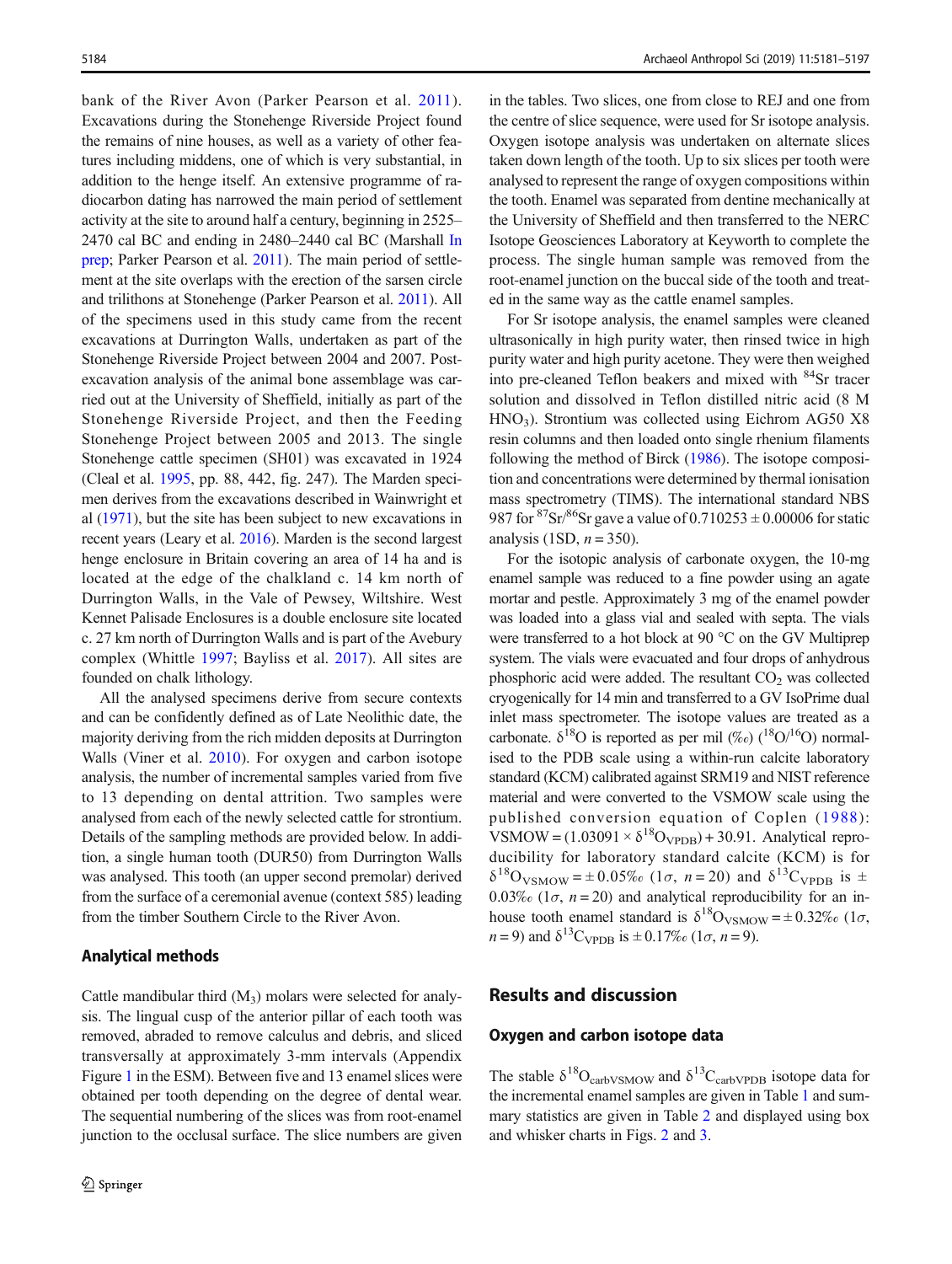**Table 1** The  $\delta^{13}C_{\text{carbVPDB}}$  and  $\delta^{18}O_{\text{carbVSMOW}}$  compos slices from Durrington Walls, Marden, West Ken Enclosures, and Stonehenge

DUR 12 3 − 13.52 25.24

<span id="page-4-0"></span>

| Table 1          |                            | The $\delta^{13}C_{\rm carbVPDB}$ and $\delta^{18}O_{\rm carbVSMOW}$ composition of tooth |                                | Table 1 (continued) |                  |                               |                                |  |  |  |
|------------------|----------------------------|-------------------------------------------------------------------------------------------|--------------------------------|---------------------|------------------|-------------------------------|--------------------------------|--|--|--|
|                  | Enclosures, and Stonehenge | slices from Durrington Walls, Marden, West Kennet Palisade                                |                                | Sample              | Slice            | $\delta^{13}C_{\rm carbVPDB}$ | $\delta^{18}O_{\rm carbVSMOW}$ |  |  |  |
| Sample           | Slice                      | $\delta^{13}{\rm C}_{\rm carbVPDB}$                                                       | $\delta^{18}O_{\rm carbVSMOW}$ | <b>DUR12</b>        | 5                | $-13.39$                      | 23.86                          |  |  |  |
| <b>DUR 01</b>    | 3                          | $-13.72$                                                                                  | 25.41                          | <b>DUR12</b>        | $\boldsymbol{7}$ | $-13.56$                      | 24.55                          |  |  |  |
| <b>DUR 01</b>    | 5                          |                                                                                           | 25.70                          | <b>DUR12</b>        | 9                | $-13.09$                      | 24.84                          |  |  |  |
|                  |                            | $-13.65$                                                                                  |                                | <b>DUR13</b>        | 1                | $-13.09$                      | 24.94                          |  |  |  |
| <b>DUR 01</b>    | 7                          | $-13.88$                                                                                  | 24.12                          | <b>DUR13</b>        | 3                | $-13.63$                      | 26.07                          |  |  |  |
| <b>DUR 01</b>    | 9                          | $-13.26$                                                                                  | 24.25                          | <b>DUR13</b>        | 5                | $-13.68$                      | 25.90                          |  |  |  |
| <b>DUR 01</b>    | 10                         | $-13.27$                                                                                  | 25.89                          | <b>DUR13</b>        | 7                | $-13.70$                      | 25.29                          |  |  |  |
| <b>DUR02</b>     | 3                          | $-13.31$                                                                                  | 26.31                          | <b>DUR14</b>        | 1                | $-13.31$                      | 25.46                          |  |  |  |
| $\text{DUR}\ 02$ | 5                          | $-13.38$                                                                                  | 26.35                          | <b>DUR14</b>        | 3                | $-13.79$                      | 24.56                          |  |  |  |
| <b>DUR02</b>     | 7                          | $-13.45$                                                                                  | 25.32                          | <b>DUR14</b>        | 5                | $-13.87$                      | 23.09                          |  |  |  |
| <b>DUR02</b>     | 9                          | $-13.39$                                                                                  | 24.91                          | <b>DUR14</b>        | 7                | $-13.48$                      | 24.67                          |  |  |  |
| $\text{DUR}\ 02$ | 10                         | $-13.15$                                                                                  | 25.29                          | <b>DUR15</b>        | 1                | $-13.44$                      | 26.04                          |  |  |  |
| <b>DUR 03</b>    | $\mathbf{1}$               | $-14.57$                                                                                  | 25.23                          | <b>DUR15</b>        | 3                | $-13.58$                      | 25.43                          |  |  |  |
| <b>DUR03</b>     | 3                          | $-14.67$                                                                                  | 26.00                          | <b>DUR15</b>        | 5                | $-13.74$                      | 24.99                          |  |  |  |
| <b>DUR03</b>     | 5                          | $-14.25$                                                                                  | 25.56                          | <b>DUR16</b>        | 1                | $-13.38$                      | 25.76                          |  |  |  |
| $\text{DUR}\ 03$ | 7                          | $-14.01$                                                                                  | 24.65                          | <b>DUR16</b>        | 3                | $-13.53$                      | 25.43                          |  |  |  |
| <b>DUR 04</b>    | 3                          | $-13.75$                                                                                  | 26.63                          | <b>DUR16</b>        | 5                | $-13.47$                      | 24.09                          |  |  |  |
| <b>DUR 04</b>    | 5                          | $-13.99$                                                                                  | 25.49                          | <b>DUR17</b>        | $\mathbf{1}$     | $-14.57$                      | 25.12                          |  |  |  |
| <b>DUR 04</b>    | $\boldsymbol{7}$           | $-14.07$                                                                                  | 24.62                          | <b>DUR17</b>        | 3                | $-14.19$                      | 25.31                          |  |  |  |
| <b>DUR 04</b>    | 9                          | $-13.55$                                                                                  | 24.91                          | <b>DUR17</b>        | 5                | $-13.38$                      | 24.90                          |  |  |  |
| $\text{DUR}\ 05$ | $\mathbf{1}$               | $-13.79$                                                                                  | 25.36                          | <b>DUR18</b>        | $\mathbf{1}$     | $-13.52$                      | 26.13                          |  |  |  |
| $\text{DUR}\ 05$ | 3                          | $-13.99$                                                                                  | 24.67                          | <b>DUR18</b>        | 3                | $-13.50$                      | 25.65                          |  |  |  |
| <b>DUR 05</b>    | 5                          | $-14.14$                                                                                  | 24.38                          | <b>DUR18</b>        | 5                | $-13.54$                      | 25.00                          |  |  |  |
| <b>DUR 05</b>    | 7                          | $-14.11$                                                                                  | 24.95                          | <b>DUR19</b>        | $\mathbf{1}$     | $-13.85$                      | 25.30                          |  |  |  |
| $\text{DUR}\ 06$ | 5                          | $-14.02$                                                                                  | 25.82                          | <b>DUR19</b>        | 3                | $-13.80$                      | 24.88                          |  |  |  |
| $\text{DUR}\ 06$ | 7                          | $-14.13$                                                                                  | 25.24                          | <b>DUR19</b>        | 5                | $-13.89$                      | 23.88                          |  |  |  |
| <b>DUR 06</b>    | 9                          | $-13.84$                                                                                  | 25.48                          | <b>DUR19</b>        | 7                | $-14.03$                      | 23.79                          |  |  |  |
| <b>DUR 07</b>    | 3                          | $-13.80$                                                                                  | 24.78                          | <b>DUR19</b>        | 9                | $-13.86$                      | 24.30                          |  |  |  |
| $\text{DUR}\ 07$ | 5                          | $-14.50$                                                                                  | 26.03                          | DUR21               | $\mathbf{1}$     |                               |                                |  |  |  |
| $\text{DUR}\ 07$ | 7                          | $-14.88$                                                                                  | 23.27                          |                     |                  | $-13.68$                      | 23.82                          |  |  |  |
| $\text{DUR}\ 07$ | 9                          | $-14.61$                                                                                  | 26.81                          | DUR21               | 3                | $-13.59$                      | 24.34                          |  |  |  |
| <b>DUR 08</b>    | 3                          | $-14.08$                                                                                  | 25.77                          | DUR21               | 5                | $-13.62$                      | 24.35                          |  |  |  |
| <b>DUR08</b>     | 5                          | $-14.22$                                                                                  | 26.00                          | DUR21               | 7                | $-13.45$                      | 23.46                          |  |  |  |
| <b>DUR 08</b>    | $\tau$                     | $-15.95$                                                                                  | 25.70                          | <b>DUR 22</b>       | $\mathbf{1}$     | $-13.78$                      | 24.10                          |  |  |  |
| $\rm DUR$ 08     | 9                          | $-14.65$                                                                                  | 27.29                          | <b>DUR 22</b>       | 3                | $-14.15$                      | 24.36                          |  |  |  |
| <b>DUR 09</b>    | $\mathbf{1}$               | $-13.90$                                                                                  | 24.80                          | <b>DUR 22</b>       | 5                | $-14.27$                      | 24.94                          |  |  |  |
| <b>DUR 09</b>    | 3                          | $-13.83$                                                                                  | 25.75                          | <b>DUR 23</b>       | 6                | $-14.12$                      | 26.23                          |  |  |  |
| <b>DUR 09</b>    | 5                          | $-14.03$                                                                                  | 24.72                          | <b>DUR 23</b>       | $\,8\,$          | $-14.40$                      | 25.99                          |  |  |  |
| <b>DUR 09</b>    | $\boldsymbol{7}$           | $-14.06$                                                                                  | 24.43                          | <b>DUR 23</b>       | $10\,$           | $-14.34$                      | 25.03                          |  |  |  |
| <b>DUR 09</b>    | 9                          | $-14.00$                                                                                  | 24.56                          | <b>DUR 23</b>       | $12\,$           | $-14.39$                      | 25.30                          |  |  |  |
| <b>DUR 09</b>    | 11                         | $-14.11$                                                                                  | 25.74                          | <b>DUR 24</b>       | $\mathbf{1}$     | $-14.66$                      | 24.85                          |  |  |  |
| $\text{DUR}\ 10$ | $\,1$                      | $-13.62$                                                                                  | 24.59                          | <b>DUR 24</b>       | 3                | $-14.72$                      | 25.81                          |  |  |  |
| $\text{DUR}\ 10$ | $\mathfrak{Z}$             | $-13.66$                                                                                  | 23.11                          | <b>DUR 24</b>       | 5                | $-14.80$                      | 25.96                          |  |  |  |
| $\text{DUR}\ 10$ | 5                          | $-13.32$                                                                                  | 23.74                          | <b>DUR 24</b>       | 7                | $-14.92$                      | 25.66                          |  |  |  |
| <b>DUR11</b>     | $\,1$                      | $-13.80$                                                                                  | 25.77                          | <b>DUR 24</b>       | 9                | $-15.08$                      | 24.78                          |  |  |  |
| <b>DUR11</b>     | 3                          | $-13.94$                                                                                  | 25.02                          | <b>DUR 25</b>       | $\mathbf{1}$     | $-14.03$                      | 24.86                          |  |  |  |
| <b>DUR11</b>     | 5                          | $-13.45$                                                                                  | 24.23                          | <b>DUR 25</b>       | 3                | $-14.26$                      | 25.53                          |  |  |  |
| <b>DUR12</b>     | 1                          | $-13.55$                                                                                  | 25.41                          | <b>DUR 25</b>       | 5                | $-14.18$                      | 25.65                          |  |  |  |
|                  |                            |                                                                                           |                                |                     |                  |                               |                                |  |  |  |

DUR 25 7 − 14.21 25.91 DUR 26 1 − 13.20 26.80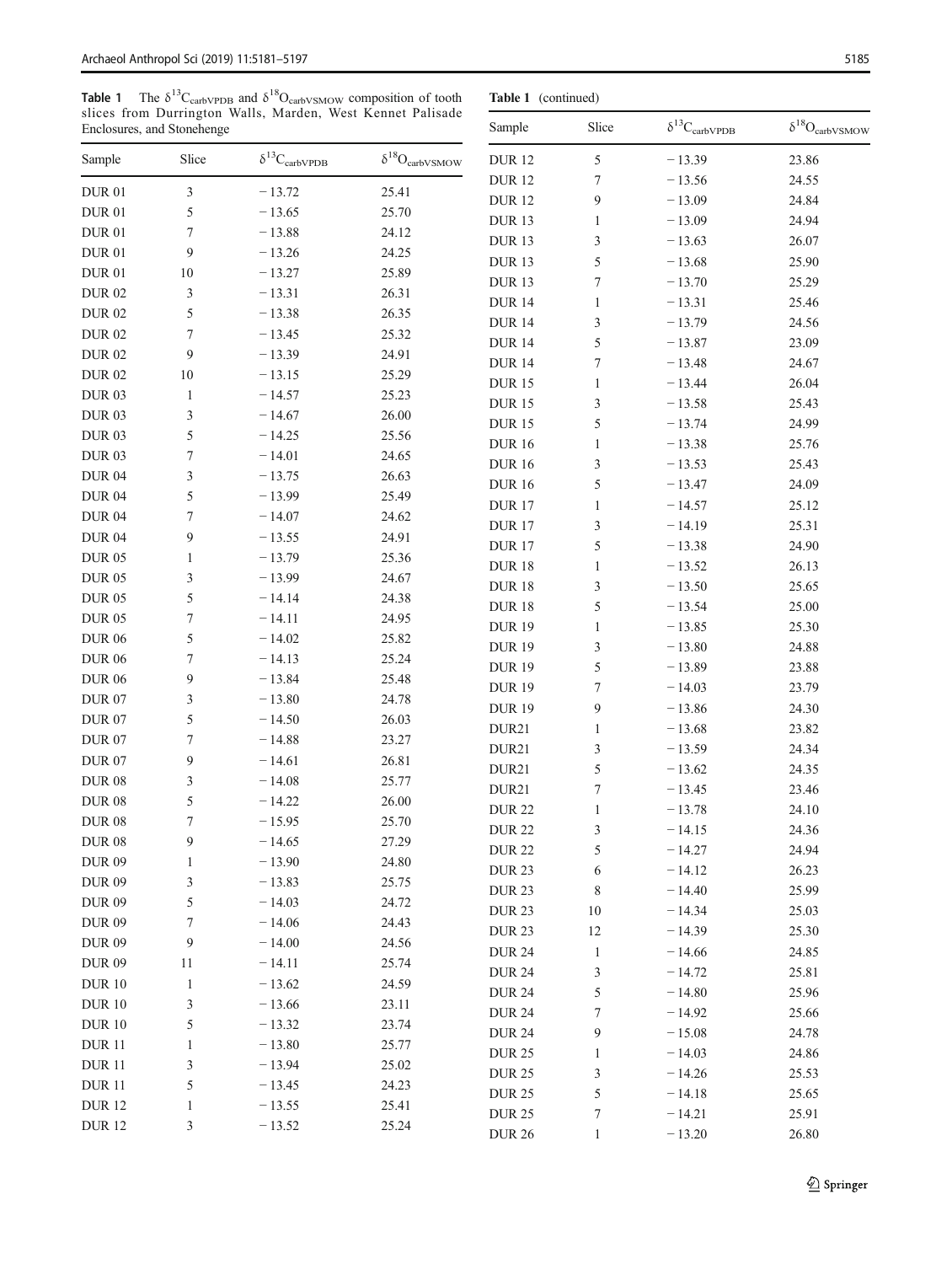Table 1 (continued)

| Table 1 (continued) |                          |                                             |                                | Table 1 (continued) |                  |                                             |                                |  |  |
|---------------------|--------------------------|---------------------------------------------|--------------------------------|---------------------|------------------|---------------------------------------------|--------------------------------|--|--|
| Sample              | Slice                    | $\delta^{13}\mathrm{C}_{\mathrm{carbVPDB}}$ | $\delta^{18}O_{\rm carbVSMOW}$ | Sample              | Slice            | $\delta^{13}\mathrm{C}_{\mathrm{carbVPDB}}$ | $\delta^{18}O_{\rm carbVSMOW}$ |  |  |
| <b>DUR 26</b>       | $\mathfrak{Z}$           | $-13.21$                                    | 26.64                          | <b>DUR 38</b>       | 3                | $-12.60$                                    | 25.70                          |  |  |
| <b>DUR 26</b>       | 5                        | $-13.79$                                    | 26.69                          | <b>DUR 38</b>       | 5                | $-12.89$                                    | 25.02                          |  |  |
| <b>DUR 26</b>       | $\boldsymbol{7}$         | $-14.08$                                    | 26.25                          | <b>DUR 38</b>       | 7                | $-13.07$                                    | 24.90                          |  |  |
| <b>DUR 26</b>       | 9                        | $-14.25$                                    | 26.14                          | <b>DUR 38</b>       | 9                | $-13.44$                                    | 24.69                          |  |  |
| <b>DUR 27</b>       | $\mathbf{1}$             | $-13.68$                                    | 25.20                          | <b>DUR 39</b>       | 7                | $-13.82$                                    | 23.93                          |  |  |
| <b>DUR 27</b>       | $\mathfrak{Z}$           | $-13.68$                                    | 25.47                          | <b>DUR 39</b>       | 9                | $-13.46$                                    | 24.45                          |  |  |
| <b>DUR 27</b>       | 5                        | $-13.74$                                    | 25.24                          | <b>DUR 39</b>       | 11               | $-13.96$                                    | 25.33                          |  |  |
| <b>DUR 27</b>       | $\tau$                   | $-13.87$                                    | 24.44                          | <b>DUR 39</b>       | 13               | $-14.21$                                    | 25.51                          |  |  |
| <b>DUR 28</b>       | 6                        | $-14.60$                                    | 25.00                          | <b>DUR 40</b>       | $\mathbf{1}$     | $-13.93$                                    | 26.01                          |  |  |
| <b>DUR 28</b>       | $\,$ 8 $\,$              | $-14.79$                                    | 24.89                          | <b>DUR40</b>        | 3                | $-14.05$                                    | 26.05                          |  |  |
| <b>DUR 28</b>       | 10                       | $-14.73$                                    | 25.05                          | <b>DUR 40</b>       | 5                | $-14.70$                                    | 25.32                          |  |  |
| <b>DUR 28</b>       | 12                       | $-15.11$                                    | 25.81                          | <b>DUR 40</b>       | 7                | $-15.13$                                    | 23.97                          |  |  |
| <b>DUR 29</b>       | $\mathbf{1}$             | $-13.46$                                    | 26.46                          | <b>DUR41</b>        | $\mathbf{1}$     | $-13.07$                                    | 26.20                          |  |  |
| <b>DUR 29</b>       | $\mathfrak{Z}$           | $-13.31$                                    | 26.11                          | <b>DUR41</b>        | 5                | $-13.07$                                    | 24.83                          |  |  |
| <b>DUR 29</b>       | 5                        | $-13.79$                                    | 27.19                          | <b>DUR41</b>        | 7                | $-12.94$                                    | 24.64                          |  |  |
| <b>DUR 29</b>       | 9                        | $-13.50$                                    | 26.45                          | <b>DUR42</b>        | $\mathbf{1}$     | $-14.20$                                    | 24.27                          |  |  |
| <b>DUR 29</b>       | 11                       | $-13.27$                                    | 26.12                          | <b>DUR42</b>        | 3                | $-14.15$                                    | 24.68                          |  |  |
| <b>DUR 30</b>       | $\mathbf{1}$             | $-13.85$                                    | 25.95                          | <b>DUR42</b>        | 5                | $-13.97$                                    | 23.33                          |  |  |
| <b>DUR 30</b>       | $\mathfrak{Z}$           | $-14.16$                                    | 25.85                          | <b>DUR43</b>        | $\mathbf{1}$     | $-13.57$                                    | 26.34                          |  |  |
| <b>DUR 30</b>       | 5                        | $-13.97$                                    | 26.68                          | <b>DUR 43</b>       | 3                | $-14.26$                                    | 25.72                          |  |  |
| <b>DUR 30</b>       | $\boldsymbol{7}$         | $-13.62$                                    | 25.13                          | <b>DUR 43</b>       | 5                | $-14.09$                                    | 24.87                          |  |  |
| <b>DUR 30</b>       | 9                        | $-13.64$                                    | 24.84                          | <b>DUR 43</b>       | 7                | $-14.46$                                    | 24.20                          |  |  |
| <b>DUR 30</b>       | 11                       | $-13.45$                                    | 24.76                          | <b>DUR43</b>        | 9                | $-13.99$                                    | 25.61                          |  |  |
| <b>DUR 31</b>       | 3                        | $-13.60$                                    | 26.77                          | <b>DUR 44</b>       | $\mathbf{1}$     | $-14.42$                                    | 26.76                          |  |  |
| <b>DUR 31</b>       | 5                        | $-13.74$                                    | 26.53                          | <b>DUR 44</b>       | 3                | $-14.30$                                    | 27.38                          |  |  |
| <b>DUR 31</b>       | 7                        | $-13.73$                                    | 26.76                          | <b>DUR 44</b>       | 5                | $-13.89$                                    | 26.19                          |  |  |
| <b>DUR 31</b>       | 9                        | $-14.05$                                    | 26.97                          | <b>DUR 44</b>       | $\boldsymbol{7}$ | $-13.89$                                    | 25.04                          |  |  |
| <b>DUR 32</b>       | $\mathbf{1}$             | $-14.41$                                    | 25.61                          | <b>DUR 44</b>       | 9                | $-13.85$                                    | 25.16                          |  |  |
| <b>DUR 32</b>       | 3                        | $-14.57$                                    | 24.59                          | <b>DUR45</b>        | $\mathbf{1}$     | $-12.14$                                    | 25.13                          |  |  |
| <b>DUR 32</b>       | 5                        | $-14.76$                                    | 24.23                          | <b>DUR 45</b>       | 3                | $-11.89$                                    | 24.94                          |  |  |
| <b>DUR 33</b>       | $\mathbf{1}$             | $-13.72$                                    | 25.39                          | <b>DUR 45</b>       | 5                | $-11.62$                                    | 25.94                          |  |  |
| <b>DUR 33</b>       | 3                        | $-13.95$                                    | 25.14                          | <b>DUR 45</b>       | 7                | $-11.84$                                    | 26.03                          |  |  |
| <b>DUR 33</b>       | 5                        | $-14.30$                                    | 25.84                          | <b>DUR 45</b>       | 9                | $-12.62$                                    | 24.65                          |  |  |
| <b>DUR 33</b>       | $\boldsymbol{7}$         | $-14.74$                                    | 26.11                          | <b>DUR 46</b>       | $\mathbf{1}$     | $-13.09$                                    | 24.65                          |  |  |
| <b>DUR 33</b>       | $\boldsymbol{9}$         | $-14.25$                                    | 26.38                          | <b>DUR 46</b>       | 3                | $-13.29$                                    | 25.02                          |  |  |
| <b>DUR 34</b>       | 5                        | $-14.12$                                    | 25.55                          | <b>DUR46</b>        | 5                | $-13.25$                                    | 25.23                          |  |  |
| <b>DUR 34</b>       | 7                        | $-14.37$                                    | 24.95                          | <b>DUR 46</b>       | 7                | $-12.83$                                    | 24.06                          |  |  |
| <b>DUR 35</b>       | $\mathbf{1}$             | $-12.40$                                    | 25.21                          | <b>DUR 46</b>       | 9                | $-12.97$                                    | 23.90                          |  |  |
| <b>DUR 35</b>       | 3                        | $-12.58$                                    | 24.89                          | <b>DUR 47</b>       | $\mathbf{1}$     | $-13.00$                                    | 25.99                          |  |  |
| <b>DUR 35</b>       | 5                        | $-13.23$                                    | 24.09                          | <b>DUR47</b>        | 3                | $-13.11$                                    | 25.61                          |  |  |
| <b>DUR 36</b>       | $\mathbf{1}$             | $-11.83$                                    | 24.11                          | <b>DUR 47</b>       | 5                | $-13.42$                                    | 25.42                          |  |  |
| <b>DUR 36</b>       | 3                        | $-12.29$                                    | 24.71                          | <b>DUR47</b>        | 7                | $-13.19$                                    | 24.87                          |  |  |
| <b>DUR 36</b>       | $\overline{\mathcal{A}}$ | $-12.24$                                    | 24.81                          | <b>DUR47</b>        | 9                | $-13.58$                                    | 26.01                          |  |  |
| <b>DUR 37</b>       | $\mathbf{1}$             | $-13.67$                                    | 25.50                          | <b>DUR47</b>        | 11               | $-13.90$                                    | 26.15                          |  |  |
| <b>DUR 37</b>       | $\sqrt{3}$               | $-13.56$                                    | 24.93                          | <b>DUR48</b>        | $\mathbf{1}$     | $-13.20$                                    | 24.41                          |  |  |
| <b>DUR 37</b>       | $\mathfrak s$            | $-13.50$                                    | 24.82                          | <b>DUR48</b>        | 3                | $-13.71$                                    | 25.48                          |  |  |
| <b>DUR 37</b>       | 7                        | $-14.00$                                    | 24.12                          | <b>DUR48</b>        | 5                | $-13.90$                                    | 24.90                          |  |  |
| <b>DUR 37</b>       | $\overline{9}$           | $-13.95$                                    | 24.44                          | <b>DUR48</b>        | 7                | $-13.84$                                    | 25.28                          |  |  |
| <b>DUR 38</b>       | $\mathbf{1}$             | $-12.61$                                    | 26.00                          | <b>DUR 49</b>       | $\mathbf{1}$     | $-13.03$                                    | 23.73                          |  |  |
|                     |                          |                                             |                                |                     |                  |                                             |                                |  |  |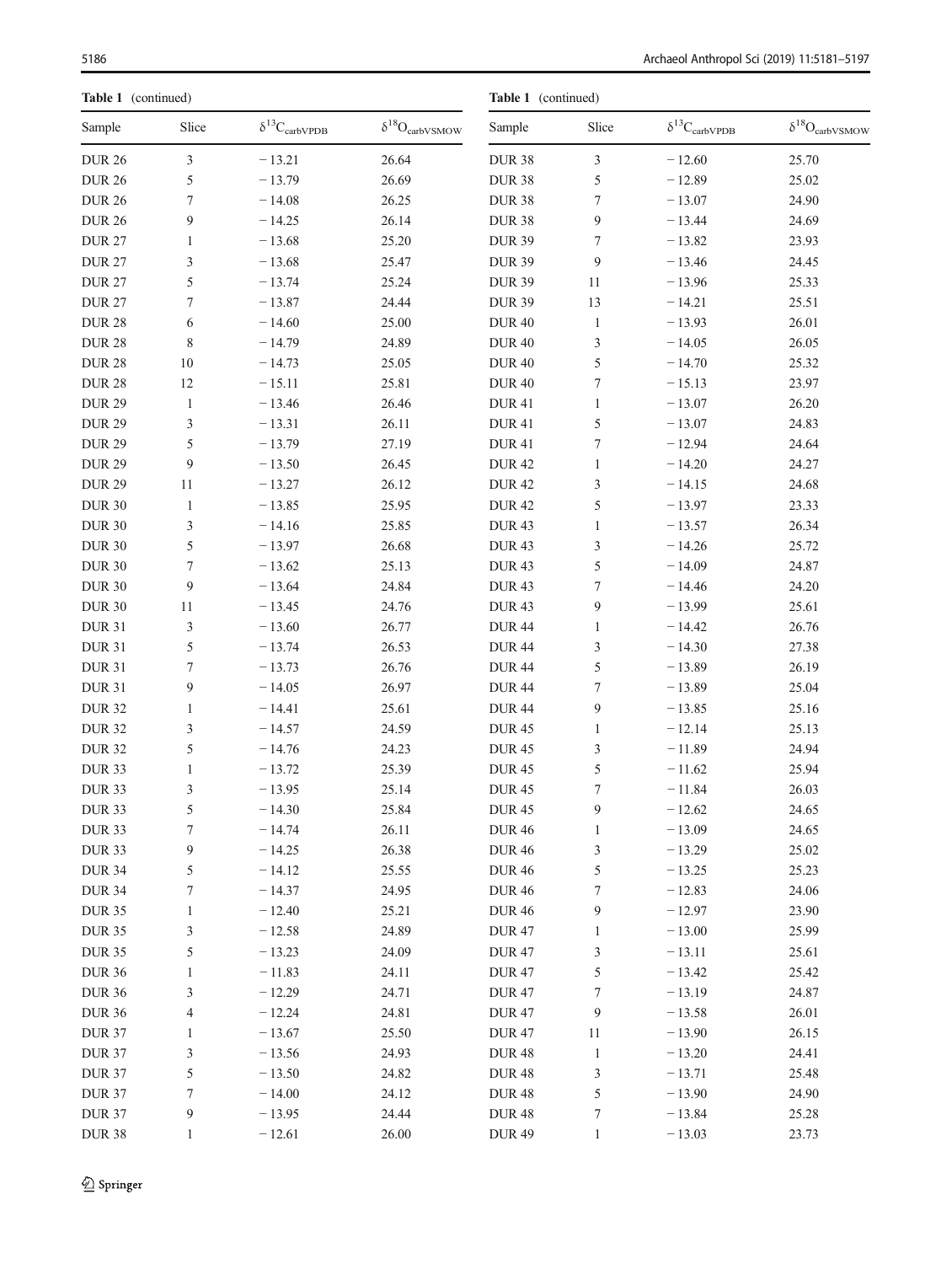Table 1 (continued)

| Sample        | Slice | $\delta^{13}C_{\rm carbVPDB}$ | $\delta^{18}O_{\rm carbVSMOW}$ |
|---------------|-------|-------------------------------|--------------------------------|
| <b>DUR 49</b> | 3     | $-13.15$                      | 24.66                          |
| <b>DUR49</b>  | 5     | $-13.65$                      | 25.23                          |
| <b>DUR 49</b> | 7     | $-14.03$                      | 25.41                          |
| <b>DUR 49</b> | 9     | $-14.15$                      | 25.12                          |
| DW 01         | 1     | $-13.45$                      | 25.33                          |
| DW 01         | 3     | $-13.64$                      | 25.24                          |
| DW 01         | 5     | $-13.50$                      | 24.29                          |
| DW 01         | 7     | $-13.89$                      | 24.73                          |
| DW 02         | 1     | $-14.09$                      | 25.72                          |
| DW 03         | 1     | $-13.92$                      | 25.56                          |
| DW 04         | 3     | $-14.02$                      | 25.00                          |
| DW 04         | 5     | $-13.95$                      | 24.84                          |
| DW 06         | 1     | $-14.80$                      | 25.59                          |
| DW 06         | 3     | $-14.61$                      | 25.60                          |
| DW 07         | 3     | $-13.45$                      | 24.82                          |
| DW 08         | 3     | $-13.34$                      | 25.27                          |
| DW 08         | 5     | $-13.52$                      | 25.53                          |
| DW 08         | 9     | $-13.69$                      | 24.61                          |
| DW 10         | 1     | $-13.67$                      | 25.44                          |
| DW 14         | 3     | $-13.85$                      | 26.25                          |
| DW 41         | 3     | $-12.92$                      | 25.95                          |
| <b>SH01</b>   | 1     | $-12.31$                      | 25.18                          |
| SH 01         | 3     | $-12.88$                      | 25.25                          |
| <b>SH01</b>   | 5     | $-13.34$                      | 24.67                          |
| <b>SH01</b>   | 7     | $-14.10$                      | 24.19                          |
| <b>SH01</b>   | 9     | $-13.96$                      | 23.94                          |
| <b>WK 01</b>  | 1     | $-13.29$                      | 25.63                          |
| <b>WK 01</b>  | 3     | $-13.47$                      | 25.43                          |
| <b>WK 01</b>  | 5     | $-13.63$                      | 24.95                          |
| WK 01         | 7     | $-13.37$                      | 24.53                          |
| WK 01         | 9     | $-13.25$                      | 24.98                          |
| WK 02         | 3     | $-13.28$                      | 27.37                          |
| WK 02         | 5     | $-13.07$                      | 26.48                          |
| WK 02         | 7     | $-13.48$                      | 25.67                          |
| <b>WK 02</b>  | 9     | $-13.51$                      | 23.94                          |
| <b>WK 02</b>  | 10    | $-13.28$                      | 26.84                          |
| WK 03         | 3     | $-11.87$                      | 26.64                          |
| WK 03         | 5     | $-11.83$                      | 26.77                          |
| <b>WK 03</b>  | 7     | $-12.16$                      | 26.34                          |
| <b>WK 03</b>  | 10    | $-11.93$                      | 25.86                          |
| WK 04         | 1     | $-13.71$                      | 25.34                          |
| <b>WK 04</b>  | 3     | $-13.75$                      | 24.37                          |
| WK 04         | 5     | $-13.79$                      | 24.50                          |
| WK 04         | 7     | $-13.92$                      | 24.87                          |
| <b>WK 04</b>  | 9     | $-14.02$                      | 25.28                          |

The median  $\delta^{18}O_{\text{carbVSMOW}}$  intra-tooth values range between 23.74‰ (DUR 10) and 26.77‰ (DUR 31). The

interquartile range (IOR: the central 50% of the data range) of the  $\delta^{18}O_{\text{carbVSMOW}}$  values ranges widely. Of the animals that have three or more slices measured per tooth, DUR 31 has the smallest IQR of 0.33 and DUR 7 has the largest IQR of 2.97. The typical IQR seasonal range in British cattle, as represented by the Chillingham herd, is 1.23. This value can be taken to represent the natural variation in drinking water in a static herd. This suggests that animals with a substantially lower IQR (i.e. less variation) probably relied on a more seasonally stable water source, such as aquifer-sourced rivers or deep, low evaporation lakes. Alternatively, they could have been subject to seasonal movement that would dampen the impact of intra-annual variation in water oxygen (e.g. summer upland and winter lowland pasture). Conversely, those animals with a large range of  $\delta^{18}O_{\text{carbVSMOW}}$  in their teeth might be enhancing the range of water oxygen they are exposed to through shallow evaporated ponds and lakes, or may be incorporating a wider range of water oxygen through movement to varied pasturage, as part of either seasonal management regimes or population movement.

The range of carbon isotope values between animals also varies widely. Five samples (DUR 35, DUR 36, DUR 38, DUR 45, and WK3) have  $\delta^{13}C_{\text{carbVPDB}}$  median values above  $-13\%$ <sub>o</sub>, the highest being  $-11.89\%$  (DUR 45). The lowest median value is − 14.8‰ (DUR 24). As in the oxygen data, there are considerable differences in the magnitude of intratooth variation, as reflected in the IQR values. The smallest IQR is 0.04 from three slices (DUR 18) and the highest 1.5 from four slices (DUR 8). The Chillingham animals record an average IQR of 0.4. These values are within the range − 9 and − 15 for pre-industrial terrestrial grazing British cattle (Gan et al. [2018\)](#page-15-0). The differences in interquartile ranges may reflect variation in animal management, those with a small IQR having more constant annual environments, and those with a larger IQR potentially grazing in areas of more variable canopy cover and/or rainfall levels.

The intra-tooth variations in oxygen and carbon reflect a heterogeneity in the manner in which these animals accessed water and plants. This is strongly suggestive of disparate origins with respect to drinking and grazing habits. This withintooth diversity extends, in some degree, to the strontium data described below.

## Strontium isotope data

The Sr isotope variations within the teeth (Tables [2](#page-7-0) and [3\)](#page-10-0) are plotted in Fig. [4](#page-11-0) in ascending value of the samples from occlusal surfaces (the earliest developing sample), showing the rest of the incremental data relative to this.

Of the 64 cattle teeth that were analysed, only 11 have data that fall at least partially in the range defined for chalk and, of these, only three animals have values that are all consistent with chalk (Table [4](#page-12-0)). Therefore, results indicate that the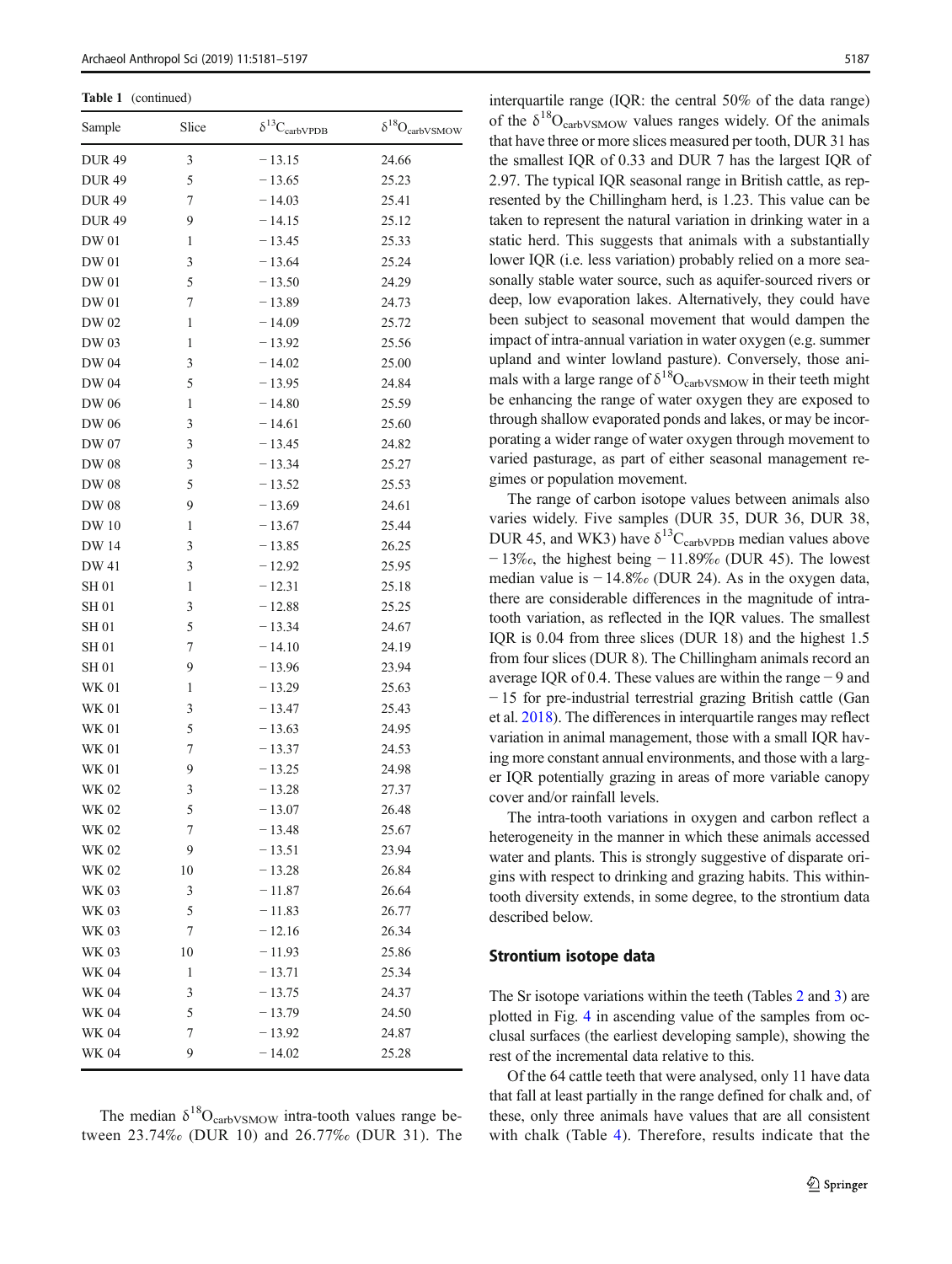<span id="page-7-0"></span>Table 2 Summary statistics for  $\delta^{13}C_{\text{carbVPDB}}$  and  $\delta^{18}O_{\text{carbVSMOW}}$  variations in tooth slices from Durrington Walls, West Kennet Palisade Enclosures, and Stonehenge

| Sample $N^*$ Mean<br>to Tooth | $\delta^{13}C$<br>carbVPDB | StDev Min |          | Q1 | Median Q3                                               | Max      | IQR Mean<br>$\delta^{18}O_{\rm carb}$<br><b>VSMOW</b> | StDev Min |       | Q1                | Median Q3 | Max IQR          |  |
|-------------------------------|----------------------------|-----------|----------|----|---------------------------------------------------------|----------|-------------------------------------------------------|-----------|-------|-------------------|-----------|------------------|--|
| DUR 01 5                      | $-13.56$                   | 0.28      |          |    | $-13.88$ $-13.80$ $-13.65$ $-13.27$ $-13.26$ 0.54 25.07 |          |                                                       | 0.83      |       | 24.12 24.19 25.41 |           | 25.80 25.89 1.61 |  |
| DUR 02 5                      | $-13.34$                   | 0.12      |          |    | $-13.45 - 13.42 - 13.38 - 13.23 - 13.15$ 0.19 25.64     |          |                                                       | 0.65      |       | 24.91 25.10 25.32 |           | 26.33 26.35 1.23 |  |
| DUR 03 4                      | $-14.38$                   | 0.30      |          |    | $-14.67 - 14.65 - 14.41 - 14.07 - 14.01$ 0.57 25.36     |          |                                                       | 0.57      |       | 24.65 24.80 25.40 |           | 25.89 26.00 1.10 |  |
| DUR 04 4                      | $-13.84$                   | 0.24      |          |    | $-14.07 - 14.05 - 13.87 - 13.60 - 13.55$ 0.45 25.41     |          |                                                       | 0.89      |       | 24.62 24.69 25.20 |           | 26.35 26.63 1.65 |  |
| DUR 05 4                      | $-14.01$                   | 0.16      |          |    | $-14.14 - 14.13 - 14.05 - 13.84 - 13.79$ 0.29 24.84     |          |                                                       | 0.42      |       | 24.38 24.45 24.81 |           | 25.26 25.36 0.81 |  |
| DUR 06 3                      | $-14.00$                   | 0.15      |          |    | $-14.13 - 14.13 - 14.02 - 13.84 - 13.84 0.29 25.51$     |          |                                                       | 0.29      |       | 25.24 25.24 25.48 |           | 25.82 25.82 0.58 |  |
| DUR 07 4                      | $-14.45$                   | 0.46      |          |    | $-14.88 - 14.81 - 14.56 - 13.98 - 13.80$ 0.84 25.22     |          |                                                       | 1.55      |       | 23.27 23.65 25.41 |           | 26.62 26.81 2.97 |  |
| DUR 08 4                      | $-14.73$                   | 0.85      |          |    | $-15.95 - 15.63 - 14.44 - 14.12 - 14.08$ 1.51 26.19     |          |                                                       | 0.74      |       | 25.70 25.72 25.89 |           | 26.97 27.29 1.25 |  |
| DUR 09 6                      | $-13.99$                   | 0.11      |          |    | $-14.11 - 14.07 - 14.02 - 13.88 - 13.83$ 0.19 25.00     |          |                                                       | 0.59      |       | 24.43 24.53 24.76 |           | 25.74 25.75 1.22 |  |
| DUR 10 3                      | $-13.53$                   | 0.19      |          |    | $-13.66$ $-13.66$ $-13.62$ $-13.32$ $-13.32$ 0.34 23.81 |          |                                                       | 0.74      |       | 23.11 23.11 23.74 |           | 24.59 24.59 1.48 |  |
| DUR 11 3                      | $-13.73$                   | 0.25      |          |    | $-13.94$ $-13.94$ $-13.80$ $-13.45$ $-13.45$ 0.49 25.01 |          |                                                       | 0.77      |       | 24.23 24.23 25.02 |           | 25.77 25.77 1.54 |  |
| DUR 12 5                      | $-13.42$                   | 0.20      |          |    | $-13.56$ $-13.56$ $-13.52$ $-13.24$ $-13.09$ 0.32 24.78 |          |                                                       | 0.62      |       | 23.86 24.21 24.84 |           | 25.33 25.41 1.12 |  |
| DUR 13 4                      | $-13.53$                   | 0.29      |          |    | $-13.70$ $-13.70$ $-13.66$ $-13.23$ $-13.09$ 0.47 25.55 |          |                                                       | 0.53      |       | 24.94 25.03 25.60 |           | 26.03 26.07 1.00 |  |
| DUR 14 4                      | $-13.61$                   | 0.26      |          |    | $-13.87 - 13.85 - 13.64 - 13.35 - 13.31$ 0.50 24.45     |          |                                                       | 0.99      |       | 23.09 23.46 24.62 |           | 25.26 25.46 1.80 |  |
| DUR <sub>15</sub> 3           | $-13.59$                   | 0.15      |          |    | $-13.74$ $-13.74$ $-13.58$ $-13.44$ $-13.44$ 0.30 25.49 |          |                                                       | 0.53      |       | 24.99 24.99 25.43 |           | 26.04 26.04 1.05 |  |
| DUR 16 3                      | $-13.46$                   | 0.08      |          |    | $-13.53 - 13.53 - 13.47 - 13.38 - 13.38$ 0.15 25.09     |          |                                                       | 0.88      |       | 24.09 24.09 25.43 |           | 25.76 25.76 1.67 |  |
| DUR <sub>173</sub>            | $-14.05$                   | 0.61      |          |    | $-14.57 - 14.57 - 14.19 - 13.38 - 13.38$ 1.19 25.11     |          |                                                       | 0.21      |       | 24.90 24.90 25.12 |           | 25.31 25.31 0.41 |  |
| DUR 18 3                      | $-13.52$                   | 0.02      |          |    | $-13.54$ $-13.54$ $-13.52$ $-13.50$ $-13.50$ 0.04 25.59 |          |                                                       | 0.57      |       | 25.00 25.00 25.65 |           | 26.13 26.13 1.13 |  |
| DUR <sub>195</sub>            | $-13.89$                   | 0.09      |          |    | $-14.03 - 13.96 - 13.86 - 13.83 - 13.80$ 0.14 24.43     |          |                                                       | 0.65      |       | 23.79 23.84 24.30 |           | 25.09 25.30 1.26 |  |
| DUR 21 4                      | $-13.59$                   | 0.10      |          |    | $-13.68$ $-13.67$ $-13.61$ $-13.49$ $-13.45$ 0.18 23.99 |          |                                                       | 0.43      |       | 23.46 23.55 24.08 |           | 24.35 24.35 0.80 |  |
| DUR 22 3                      | $-14.07$                   | 0.26      |          |    | $-14.27 - 14.27 - 14.15 - 13.78 - 13.78$ 0.49 24.47     |          |                                                       | 0.43      |       | 24.10 24.10 24.36 |           | 24.94 24.94 0.84 |  |
| DUR 23 4                      | $-14.31$                   | 0.13      |          |    | $-14.40 - 14.40 - 14.37 - 14.18 - 14.12$ 0.22 25.64     |          |                                                       | 0.57      |       | 25.03 25.10 25.65 |           | 26.17 26.23 1.07 |  |
| DUR 24 5                      | $-14.84$                   | 0.17      |          |    | $-15.08$ $-15.00$ $-14.80$ $-14.69$ $-14.66$ 0.31 25.41 |          |                                                       | 0.56      |       | 24.78 24.82 25.66 |           | 25.89 25.96 1.07 |  |
| DUR 25 4                      | $-14.17$                   | 0.10      |          |    | $-14.26 - 14.25 - 14.20 - 14.07 - 14.03$ 0.18 25.49     |          |                                                       | 0.45      |       | 24.86 25.03 25.59 |           | 25.85 25.91 0.82 |  |
| DUR 26 5                      | $-13.71$                   | 0.49      |          |    | $-14.25 - 14.17 - 13.79 - 13.21 - 13.20$ 0.96 26.50     |          |                                                       | 0.29      |       | 26.14 26.20 26.64 |           | 26.75 26.80 0.55 |  |
| DUR 27 4                      | $-13.74$                   | 0.09      |          |    | $-13.87 - 13.84 - 13.71 - 13.68 - 13.68$ 0.16 25.09     |          |                                                       | 0.45      |       | 24.44 24.63 25.22 |           | 25.41 25.47 0.78 |  |
| DUR 28 4                      | $-14.81$                   | 0.22      |          |    | $-15.11 - 15.03 - 14.76 - 14.63 - 14.60$ 0.40 25.19     |          |                                                       | 0.42      |       | 24.89 24.92 25.03 |           | 25.62 25.81 0.70 |  |
| DUR 29 5                      | $-13.47$                   | 0.21      |          |    | $-13.79$ $-13.65$ $-13.46$ $-13.29$ $-13.27$ 0.36 26.47 |          |                                                       | 0.44      |       | 26.11 26.12 26.45 |           | 26.83 27.19 0.71 |  |
| DUR 30 6                      | $-13.78$                   | 0.26      |          |    | $-14.16 - 14.02 - 13.75 - 13.58 - 13.45$ 0.44 25.54     |          |                                                       | 0.75      |       | 24.76 24.82 25.49 |           | 26.13 26.68 1.31 |  |
| DUR 31 4                      | $-13.78$                   | 0.19      |          |    | $-14.05$ $-13.97$ $-13.74$ $-13.63$ $-13.60$ 0.34 26.76 |          |                                                       | 0.18      |       | 26.53 26.59 26.77 |           | 26.92 26.97 0.33 |  |
| DUR 32 3                      | $-14.58$                   | 0.18      |          |    | $-14.76$ $-14.76$ $-14.57$ $-14.41$ $-14.41$ 0.35 24.81 |          |                                                       | 0.72      |       | 24.23 24.23 24.59 |           | 25.61 25.61 1.38 |  |
| DUR 33 5                      | $-14.19$                   | 0.39      |          |    | $-14.74 - 14.52 - 14.25 - 13.84 - 13.72$ 0.68 25.77     |          |                                                       | 0.51      |       | 25.14 25.27 25.84 |           | 26.25 26.38 0.98 |  |
| DUR 34 2                      | $-14.25$ 0.18              |           | $-14.37$ |    | $-14.25$                                                | $-14.12$ | 25.25                                                 | 0.42      | 24.95 |                   | 25.25     | 25.55            |  |
| DUR 35 3                      | $-12.74$                   | 0.44      |          |    | $-13.23 - 13.23 - 12.58 - 12.40 - 12.40$ 0.83 24.73     |          |                                                       | 0.58      |       | 24.09 24.09 24.89 |           | 25.21 25.21 1.12 |  |
| DUR 36 3                      | $-12.12$                   | 0.25      |          |    | $-12.29 - 12.29 - 12.24 - 11.83 - 11.83$ 0.46 24.54     |          |                                                       | 0.38      |       | 24.11 24.11 24.71 |           | 24.81 24.81 0.70 |  |
| DUR 37 5                      | $-13.74$ 0.23              |           |          |    | $-14.00 - 13.98 - 13.67 - 13.53 - 13.50$ 0.45 24.76     |          |                                                       | 0.52      |       | 24.12 24.28 24.82 |           | 25.22 25.50 0.93 |  |
| DUR 38 5                      | $-12.92$                   | 0.35      |          |    | $-13.44$ $-13.26$ $-12.89$ $-12.61$ $-12.60$ 0.65 25.26 |          |                                                       | $0.56\,$  |       | 24.69 24.80 25.02 |           | 25.85 26.00 1.06 |  |
| DUR 39 4                      | $-13.86$                   | 0.31      |          |    | $-14.21 - 14.15 - 13.89 - 13.55 - 13.46$ 0.60 24.81     |          |                                                       | 0.75      |       | 23.93 24.06 24.89 |           | 25.47 25.51 1.41 |  |
| DUR 40 4                      | $-14.45$                   | 0.56      |          |    | $-15.13 - 15.02 - 14.38 - 13.96 - 13.93$ 1.06 25.34     |          |                                                       | 0.97      |       | 23.97 24.31 25.67 |           | 26.04 26.05 1.73 |  |
| DUR 41 3                      | $-13.03$                   | 0.08      |          |    | $-13.07 - 13.07 - 13.07 - 12.94 - 12.94 0.13 25.22$     |          |                                                       | 0.85      |       | 24.64 24.64 24.83 |           | 26.20 26.20 1.56 |  |
| DUR 42 3                      | $-14.11$                   | 0.12      |          |    | $-14.20 - 14.20 - 14.15 - 13.97 - 13.97$ 0.23 24.09     |          |                                                       | 0.69      |       | 23.33 23.33 24.27 |           | 24.68 24.68 1.35 |  |
| DUR 43 5                      | $-14.07$                   | 0.33      |          |    | $-14.46 - 14.36 - 14.09 - 13.78 - 13.57$ 0.58 25.35     |          |                                                       | 0.83      |       | 24.20 24.54 25.61 |           | 26.03 26.34 1.50 |  |
| DUR 44 5                      | $-14.07$                   | 0.27      |          |    | $-14.42 - 14.36 - 13.89 - 13.87 - 13.85$ 0.49 26.11     |          |                                                       | 1.01      |       | 25.04 25.10 26.19 |           | 27.07 27.38 1.97 |  |
| DUR 45 5                      | $-12.02$ 0.38              |           |          |    | $-12.62 - 12.38 - 11.89 - 11.73 - 11.62$ 0.65 25.34     |          |                                                       | 0.62      |       | 24.65 24.80 25.13 |           | 25.99 26.03 1.19 |  |
| DUR 46 5                      | $-13.09$ 0.19              |           |          |    | $-13.29$ $-13.27$ $-13.09$ $-12.90$ $-12.83$ 0.37 24.57 |          |                                                       | 0.58      |       | 23.90 23.98 24.65 |           | 25.13 25.23 1.15 |  |
| DUR 47 6                      | $-13.37$ 0.34              |           |          |    | $-13.90$ $-13.66$ $-13.31$ $-13.08$ $-13.00$ 0.58 25.68 |          |                                                       | 0.48      |       | 24.87 25.28 25.80 |           | 26.05 26.15 0.76 |  |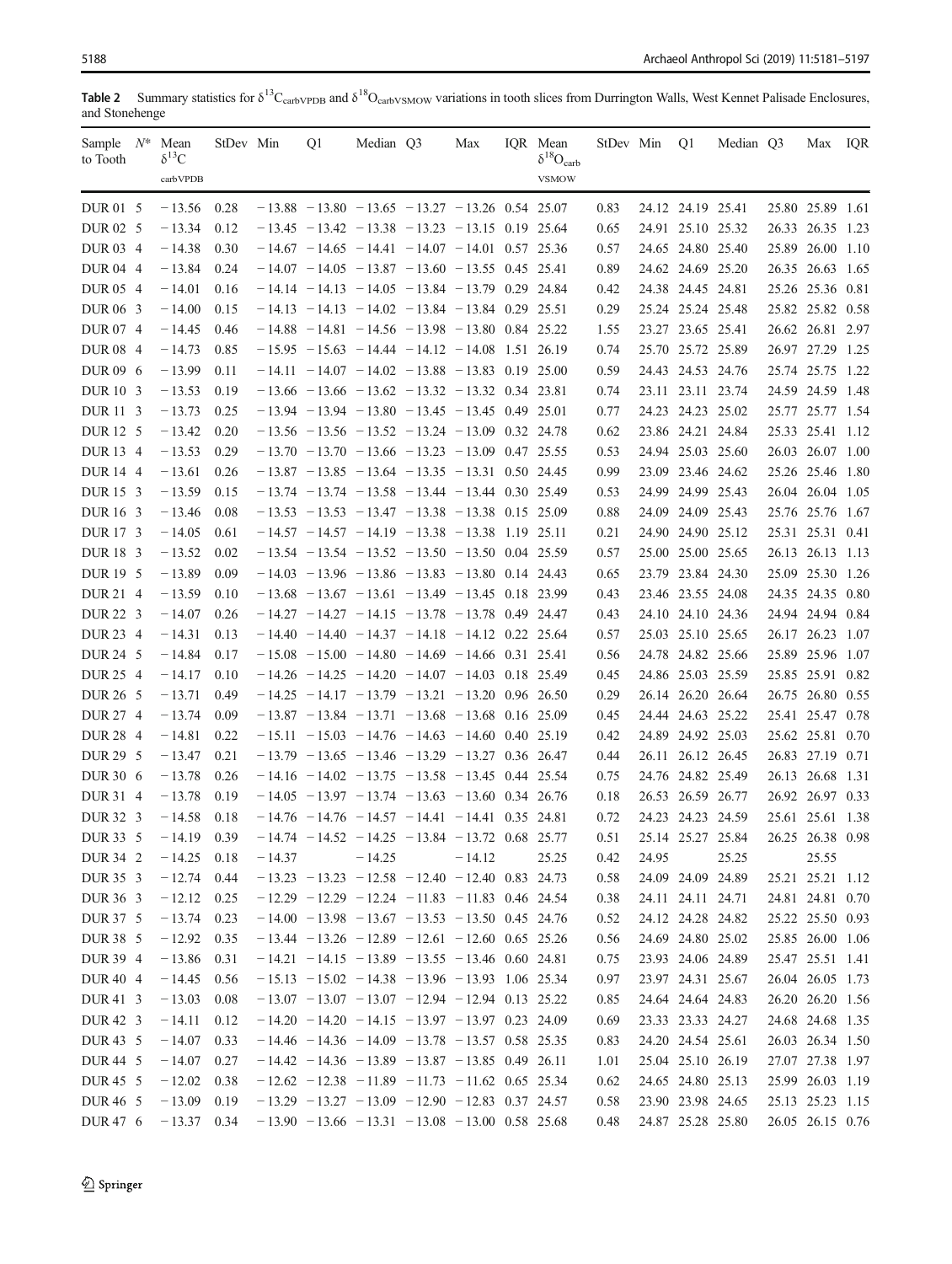Table 2 (continued)

| Sample<br>to Tooth  | $N^*$         | Mean<br>$\delta^{13}C$<br>carbVPDB | StDev Min |          | O <sub>1</sub>   | Median O3                                           |                  | Max           | IOR Mean<br>$\delta^{18}O_{\text{carb}}$<br><b>VSMOW</b> | StDev Min |             | <b>O1</b>         | Median O3 |       | Max IOR          |      |
|---------------------|---------------|------------------------------------|-----------|----------|------------------|-----------------------------------------------------|------------------|---------------|----------------------------------------------------------|-----------|-------------|-------------------|-----------|-------|------------------|------|
| DUR <sub>48</sub> 4 |               | $-13.66$                           | 0.32      |          |                  | $-13.90 - 13.89 - 13.78 - 13.33 - 13.20$ 0.56 25.02 |                  |               |                                                          | 0.47      | 24.41       | 24.53 25.09       |           | 25.43 | 25.48            | 0.90 |
| <b>DUR49</b>        | - 5           | $-13.60$                           | 0.50      |          |                  | $-14.15 - 14.09 - 13.65 - 13.09 - 13.03$ 1.00 24.83 |                  |               |                                                          | 0.67      | 23.73       | 24.20 25.12       |           |       | 25.32 25.41 1.13 |      |
| DW 01               | 4             | $-13.62$                           | 0.20      |          |                  | $-13.89$ $-13.83$ $-13.57$ $-13.46$ $-13.45$ 0.37   |                  |               | 24.90                                                    | 0.48      | 24.29       | 24.40             | 24.99     | 25.31 | 25.33 0.91       |      |
| DW 02               |               | $-14.09$                           |           | $-14.09$ |                  | $-14.09$                                            |                  | $-14.09$      | 25.72                                                    |           | 25.72       |                   | 25.72     |       | 25.72            |      |
| DW 03               |               | $-13.92$                           |           | $-13.92$ |                  | $-13.92$                                            |                  | $-13.92$      | 25.56                                                    |           | 25.56       |                   | 25.56     |       | 25.56            |      |
| DW 04               | 2             | $-13.99$                           | 0.05      | $-14.02$ |                  | $-13.99$                                            |                  | $-13.95$      | 24.92                                                    | 0.11      | 24.84       |                   | 24.92     |       | 25.00            |      |
| DW 06               | $\mathcal{L}$ | $-14.71$                           | 0.13      | $-14.80$ |                  | $-14.71$                                            |                  | $-14.61$      | 25.60                                                    | 0.01      | 25.59       |                   | 25.60     |       | 25.60            |      |
| DW 07               |               | $-13.45$                           |           | $-13.45$ |                  | $-13.45$                                            |                  | $-13.45$      | 24.82                                                    |           | 24.82       |                   | 24.82     |       | 24.82            |      |
| DW 08               | 3             | $-13.52$                           | 0.18      |          | $-13.69 - 13.69$ |                                                     | $-13.52 - 13.34$ | $-13.34$ 0.35 | 25.14                                                    | 0.47      | 24.61 24.61 |                   | 25.27     | 25.53 | 25.53 0.92       |      |
| DW 10               |               | $-13.67$                           |           | $-13.67$ |                  | $-13.67$                                            |                  | $-13.67$      | 25.44                                                    |           | 25.44       |                   | 25.44     |       | 25.44            |      |
| DW 14               |               | $-13.85$                           |           | $-13.85$ |                  | $-13.85$                                            |                  | $-13.85$      | 26.25                                                    |           | 26.25       |                   | 26.25     |       | 26.25            |      |
| DW 41               |               | $-12.92$                           |           | $-12.92$ |                  | $-12.92$                                            |                  | $-12.92$      | 25.95                                                    |           | 25.95       |                   | 25.95     |       | 25.95            |      |
| <b>SH 01</b>        | 5             | $-13.32$                           | 0.75      |          |                  | $-14.10 - 14.03 - 13.34 - 12.60 - 12.31$ 1.44 24.65 |                  |               |                                                          | 0.58      | 23.94       | 24.07             | 24.67     | 25.22 | 25.25            | 1.15 |
| <b>WK 01</b>        | 5             | $-13.40$                           | 0.15      |          |                  | $-13.63 - 13.55 - 13.37 - 13.27 - 13.25$ 0.28       |                  |               | 25.10                                                    | 0.43      | 24.53       | 24.74 24.98       |           | 25.53 | 25.63            | 0.79 |
| WK 02               | 5             | $-13.32$                           | 0.18      |          |                  | $-13.51 - 13.50 - 13.28 - 13.18 - 13.07$ 0.32 26.06 |                  |               |                                                          | 1.34      | 23.94       | 24.81 26.48       |           | 27.11 | 27.37 2.30       |      |
| WK 03               | 4             | $-11.95$                           | 0.15      |          |                  | $-12.16 - 12.10 - 11.90 - 11.84 - 11.83$ 0.26 26.40 |                  |               |                                                          | 0.40      |             | 25.86 25.98 26.49 |           |       | 26.74 26.77      | 0.76 |
| WK 04               | 5             | $-13.84$                           | 0.13      |          |                  | $-14.02 - 13.97 - 13.79 - 13.73 - 13.71$ 0.24 24.87 |                  |               |                                                          | 0.44      |             | 24.37 24.44 24.87 |           |       | 25.31 25.34 0.88 |      |

majority of the animals in this study were not raised on the chalkland surrounding the sites. The vector of change shows no systematic shift towards the chalk values in the later developing part of the teeth. This indicates that the animals' movement to the sites was post-mineralisation and that they were not grazing on chalk terrain for any significant time prior to slaughter. As with the carbon and oxygen results, there are considerable differences between the animals' recorded movements: some animals (e.g. DUR 26, DUR 37, and DUR 47) show no marked difference in isotope composition within their tooth enamel. There is no evidence that these animals grazed on different terrains during the mineralisation of their teeth. Other animals (e.g. DUR 02 and DUR 16) show greater intra-tooth variation and are therefore likely to have grazed on pastures in different geological regions during their developmental years. Overall, most animals show little evidence for having been moved across different regions during early life. Only three cattle of the 42 new individuals, for which multiple Sr samples were analysed, showed strong evidence for movement. DUR 02, DUR 16, and DUR 20 have intra-tooth differences of more than 0.001. The only other teeth that exhibit a difference of this magnitude (DUR 03, DUR 32, and DUR 38) have high radiogenic values (> 0.713) that may be more variable within a single biosphere. The Sr data are consistent with the vast majority of individual animals being raised in a single location, though it is clear that the animals derived from a wide-ranging area and were brought to the Stonehenge landscape later in life. This suggests that intra-tooth variation in oxygen is most likely to relate to seasonal variation in water oxygen availability or management strategies, rather than long-distance movement of animals in early life.

In summary, the isotope composition of the cattle provides evidence for wide-ranging origins, but no indication of substantial movement in early life. Some intra-tooth oxygen and carbon values are wide-ranging and others are tightly constrained, indicating that management strategies for the cattle were variable, with some showing far more marked seasonal effect on their biogenic values. The next section will focus on inter-tooth, rather than on intra-tooth, values, in an attempt to explore the origins of the animals.

# Establishing the geographic origins of the animals

Oxygen isotope composition provides a broad-brush method for subdividing the data through comparison with animals of known geographic origin. Figure [5](#page-13-0) presents a box and whisker diagram that compares the mean  $\delta^{18}O_{\text{carbVSMOW}}$  values for animals from this study with those of animals from eastern and central England (Towers et al. [2010,](#page-15-0) [2011](#page-16-0), [2017](#page-16-0)). In making this comparison, a number of issues have to be considered, including irregular wear patterns, methodological differences in preparation, possible biases to median value where sample numbers are low, and reliability of place of origin. These issues are discussed and addressed in the appendix in the ESM.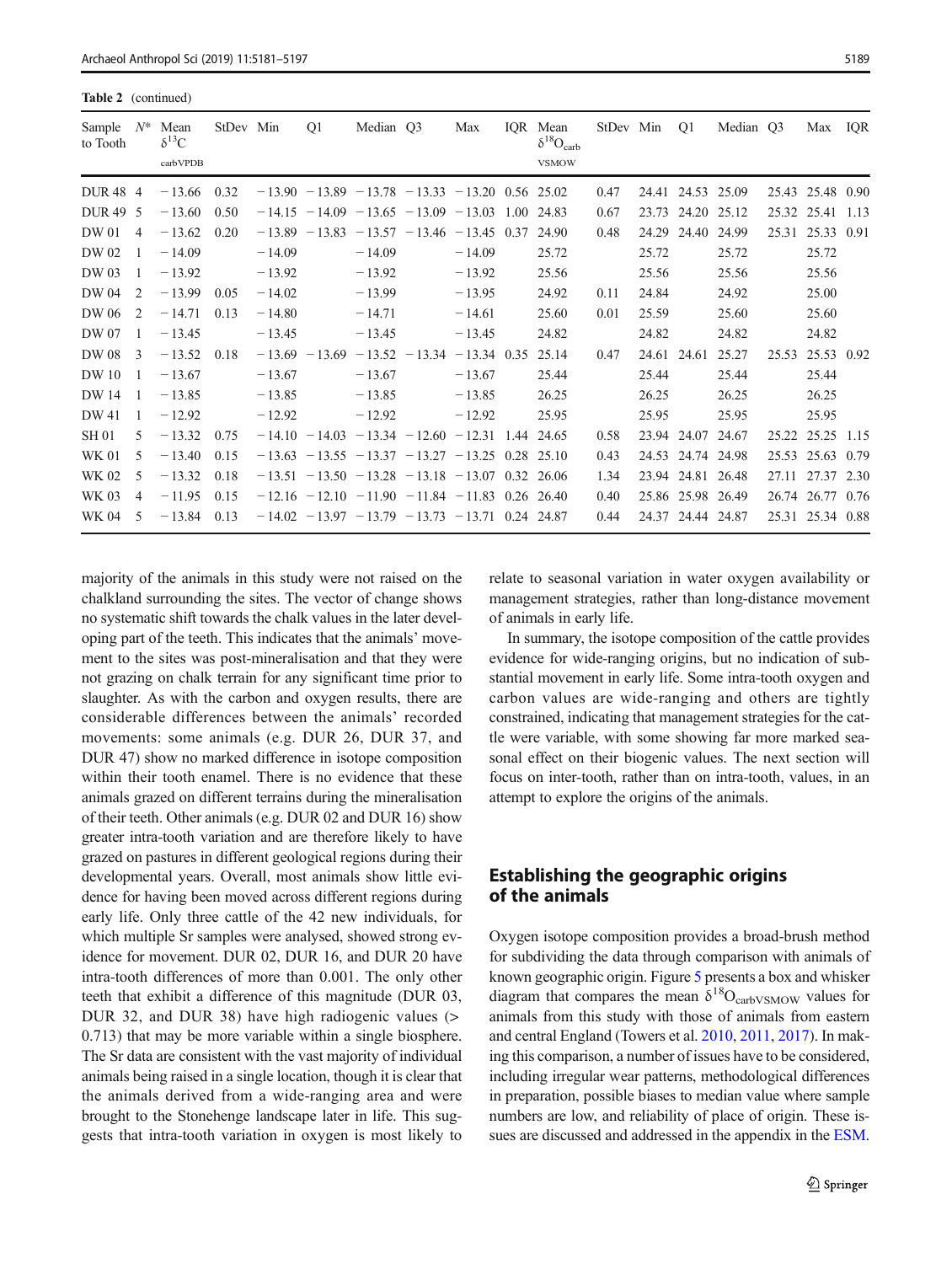<span id="page-9-0"></span>

Fig. 2 Box and whisker plot for  $\delta^{18}O_{\rm carbVSMOW}$  variations within and between samples. The mean (x) and median (-) are given and the box represents the interquartile range (IQR) or central 50% of the data. The whiskers extend to the maximum and minimum values of the sample dataset

With these caveats in mind, we present the following observations.

There is a clear separation between the data from the two groups, with the animals from this study recording significantly



Fig. 3 Box and whisker plot for  $\delta^{13}O_{\text{carbVPDB}}$  variations within and between samples. The mean (x) and median (-) are given and the box represents the interquartile range (IQR) or central 50% of the data. The whiskers extent to the maximum and minimum values of the sample dataset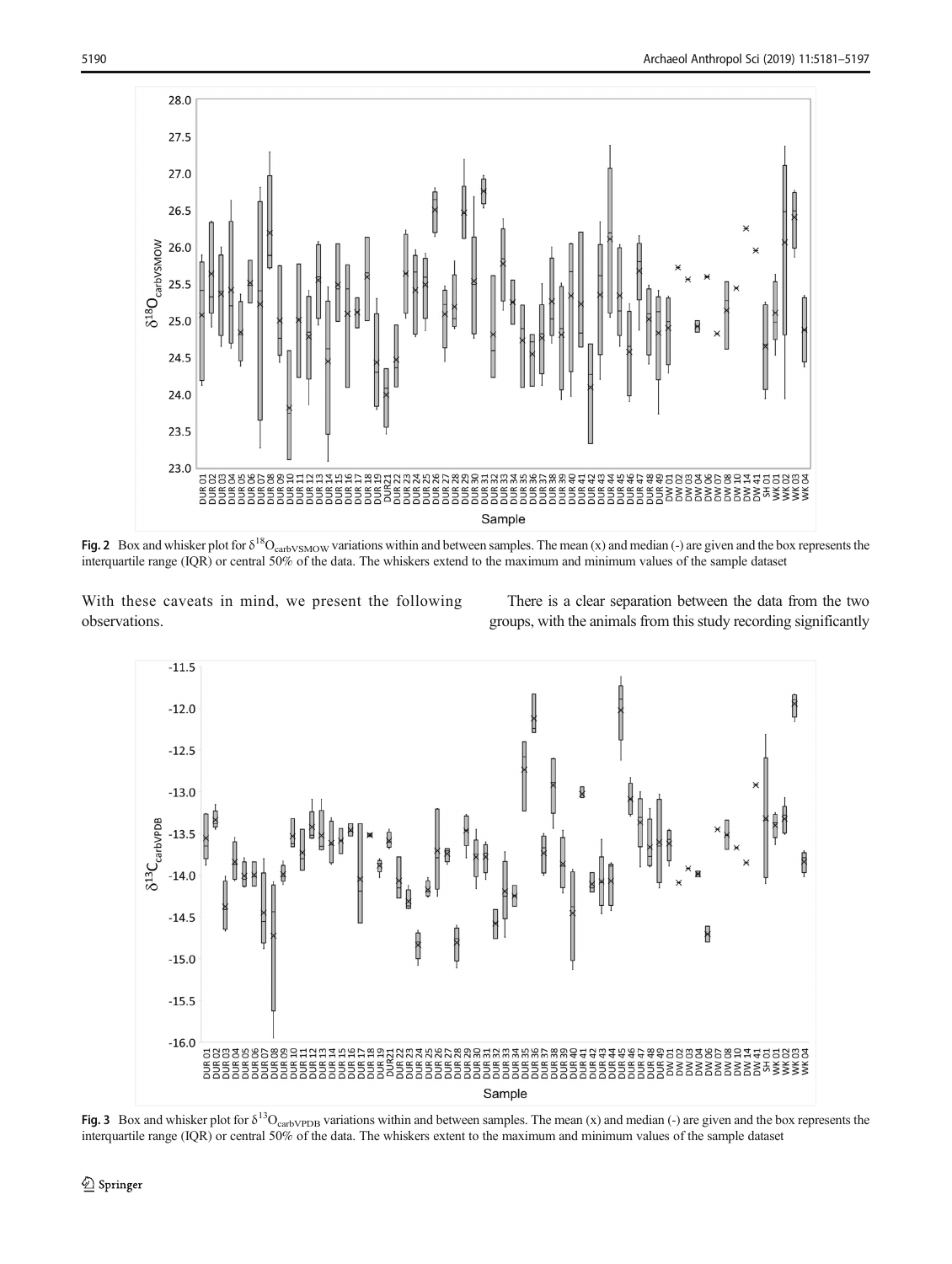DUR 31 5 189 0.70999<br>DUR 32 1 133 0.71329 DUR 32 1 1 133 0.71329 DUR 32 5 121 0.71457<br>DUR 33 1 187 0.71056 DUR 33 1 187 0.71056 DUR 33 5 196 0.71037

<span id="page-10-0"></span>Table 3 Strontium concentrations and  $87\text{Sr}/86\text{Sr}$  values Durrington Walls, Marden, West Kennet Palisad Stonehenge. The table includes previously published previously unpublished Sr concentrations. DUR 50 is a the remainder are cattle teeth

| Table 3                        |                   | Strontium concentrations and ${}^{87}Sr/{}^{86}Sr$ values for teeth from<br>Durrington Walls, Marden, West Kennet Palisade Enclosures, and      |                       | Table 3 (continued)          |                |            |                       |
|--------------------------------|-------------------|-------------------------------------------------------------------------------------------------------------------------------------------------|-----------------------|------------------------------|----------------|------------|-----------------------|
|                                |                   | Stonehenge. The table includes previously published DW samples with<br>previously unpublished Sr concentrations. DUR 50 is a human tooth, while |                       | Sample                       | Slice          | Sr ppm     | ${}^{87}Sr/{}^{86}Si$ |
| the remainder are cattle teeth |                   |                                                                                                                                                 |                       | <b>DUR 34</b>                | 5              | 126        | 0.70901               |
|                                |                   |                                                                                                                                                 |                       | <b>DUR 34</b>                | 9              | 132        | 0.70932               |
| Sample                         | Slice             | Sr ppm                                                                                                                                          | ${}^{87}Sr/{}^{86}Sr$ | <b>DUR 35</b>                | 1              | 98         | 0.70961               |
|                                |                   |                                                                                                                                                 |                       | <b>DUR 35</b>                | 5              | 107        | 0.70960               |
| SH 1                           | 5                 | 178                                                                                                                                             | 0.71264               | <b>DUR 36</b>                | 1              | 66         | 0.71317               |
| MAR 1.1                        | $\mathbf{1}$      | 281                                                                                                                                             | 0.71034               | <b>DUR 36</b>                | 5              | 64         | 0.71396               |
| WK 01                          | 5                 | 220                                                                                                                                             | 0.71128               | <b>DUR 37</b>                | 1              | 124        | 0.71238               |
| WK 02                          | 1                 | 195                                                                                                                                             | 0.71139               | <b>DUR 37</b>                | 5              | 129        | 0.71243               |
| WK 02                          | 5                 | 208                                                                                                                                             | 0.71068               | DUR <sub>38</sub>            | 1              | 139        | 0.71585               |
| WK 03                          | 5                 | 208                                                                                                                                             | 0.70948               | <b>DUR 38</b>                | 5              | 112        | 0.71388               |
| WK 04                          | 1                 | 127                                                                                                                                             | 0.71020               | <b>DUR 39</b>                | 7              | 138        | 0.70958               |
| WK 04                          | $\overline{2}$    | 122                                                                                                                                             | 0.70974               | <b>DUR 39</b>                | 11             | 133        | 0.70966               |
| DUR 01                         | 1                 | 126                                                                                                                                             | 0.70890               | <b>DUR 40</b>                | $\mathbf{1}$   | 244        | 0.71080               |
| DUR 01                         | 5                 | 136                                                                                                                                             | 0.70850               | <b>DUR40</b>                 | 5<br>1         | 241        | 0.71090               |
| <b>DUR 02</b>                  | 1                 | 100                                                                                                                                             | 0.70845               | <b>DUR41</b><br><b>DUR41</b> | 5              | 157<br>176 | 0.70860<br>0.70855    |
| DUR 02                         | 5                 | 122                                                                                                                                             | 0.70989               | <b>DUR42</b>                 | 5              | 126        | 0.70976               |
| <b>DUR 03</b>                  | 1                 | 137                                                                                                                                             | 0.71680               | <b>DUR43</b>                 | 1              | 184        | 0.70944               |
| <b>DUR03</b>                   | 5                 | 154                                                                                                                                             | 0.71498<br>0.71026    | <b>DUR43</b>                 | 5              | 196        | 0.71016               |
| DUR 04                         | 5<br>5            | 136                                                                                                                                             |                       | <b>DUR44</b>                 | 1              | 154        | 0.71035               |
| <b>DUR 05</b>                  |                   | 105                                                                                                                                             | 0.70839               | <b>DUR44</b>                 | 5              | 144        | 0.70984               |
| <b>DUR 06</b>                  | 4                 | 181                                                                                                                                             | 0.71003               | <b>DUR45</b>                 | 1              | 170        | 0.70998               |
| <b>DUR 07</b><br><b>DUR 07</b> | 4                 | 186<br>141                                                                                                                                      | 0.71031<br>0.70970    | <b>DUR45</b>                 | 5              | 168        | 0.70976               |
| DUR 09                         | 7                 | 134                                                                                                                                             | 0.70920               | <b>DUR 46</b>                | 1              | 159        | 0.71296               |
| DUR 09                         | 6                 | 106                                                                                                                                             | 0.70942               | <b>DUR 46</b>                | 5              | 121        | 0.71254               |
| <b>DUR 10</b>                  | 1                 | 131                                                                                                                                             | 0.70879               | <b>DUR47</b>                 | 1              | 197        | 0.70893               |
| DUR 10                         | 5                 | 144                                                                                                                                             | 0.70832               | <b>DUR47</b>                 | 5              | 250        | 0.70897               |
| DUR 11                         | 1                 | 114                                                                                                                                             | 0.70904               | <b>DUR48</b>                 | 1              | 154        | 0.70954               |
| DUR 11                         | 5                 | 130                                                                                                                                             | 0.70962               | <b>DUR48</b>                 | 5              | 241        | 0.70971               |
| DUR 12                         | 1                 | 124                                                                                                                                             | 0.71234               | <b>DUR 49</b>                | $\mathbf{1}$   | 119        | 0.70885               |
| <b>DUR</b> 12                  | 5                 | 128                                                                                                                                             | 0.71328               | <b>DUR 49</b>                | 5              | 108        | 0.70954               |
| DUR 13                         | 1                 | 293                                                                                                                                             | 0.71002               | <b>DUR 50</b>                |                | 66         | 0.71261               |
| DUR 13                         | 5                 | 269                                                                                                                                             | 0.71011               | DW 01                        | 1              | 110        | 0.70976               |
| <b>DUR14</b>                   | 1                 | 125                                                                                                                                             | 0.70921               | DW 01                        | $\overline{c}$ | 136        | 0.70966               |
| DUR 14                         | 5                 | 103                                                                                                                                             | 0.70964               | DW 01                        | 3              | 146        | 0.70959               |
| DUR 15                         | 1                 | 141                                                                                                                                             | 0.70946               | DW 02                        | 1              | 305        | 0.71260               |
| DUR 15                         | 5                 | 140                                                                                                                                             | 0.70956               | DW 02                        | $\overline{c}$ | 254        | 0.71255               |
| <b>DUR</b> 16                  | 1                 | 116                                                                                                                                             | 0.70916               | DW 02                        | 3              | 211        | 0.71139               |
| <b>DUR</b> 16                  | 5                 | 119                                                                                                                                             | 0.71057               | DW 03                        | 1              | 98         | 0.71025               |
| DUR 17                         | 1                 | 132                                                                                                                                             | 0.70865               | DW 03                        | $\overline{c}$ | 109        | 0.70955               |
| DUR 17                         | 5                 | 167                                                                                                                                             | 0.70905               | DW 03                        | 3              | 69         | 0.71084               |
| DUR 18                         | 1                 | 134                                                                                                                                             | 0.70948               | DW 04                        | 1              | 93         | 0.71359               |
| <b>DUR18</b>                   | 5                 | 159                                                                                                                                             | 0.70922               | DW 04                        | 2              | 90         | 0.71308               |
| DUR 19                         | 1                 | 119                                                                                                                                             | 0.71376               | DW 04                        | 3              | 94         | 0.71207               |
| DUR 19                         | 5                 | 131                                                                                                                                             | 0.71347               | DW 05                        | $\mathfrak{D}$ | 217        | 0.70923               |
| <b>DUR 20</b>                  | $\mathbf{1}$      | 208                                                                                                                                             | 0.71068               | DW 05                        | 3              | 226        | 0.70893               |
| <b>DUR 20</b>                  | 5                 | 208                                                                                                                                             | 0.70948               | DW 06                        | 1              | 140        | 0.71017               |
| DUR 21                         | 1                 | 99                                                                                                                                              | 0.70933               | DW 06                        | 2              | 142        | 0.71043               |
| <b>DUR 22</b>                  | 1                 | 173                                                                                                                                             | 0.71062               | DW 07                        | 1              | 185        | 0.71069               |
| DUR 22                         | 5                 | 164                                                                                                                                             | 0.71034               | DW 07                        | $\overline{c}$ | 179        | 0.71062               |
| <b>DUR 23</b>                  | 6                 | 111                                                                                                                                             | 0.70811               | DW 07                        | 3              | 161        | 0.71055               |
| DUR 24                         | 1                 | 190                                                                                                                                             | 0.71008               | DW 08                        | $\overline{c}$ | 166        | 0.71052               |
| <b>DUR 24</b>                  | 5                 | 197                                                                                                                                             | 0.71048               | DW 08                        | 3              | 153        | 0.70981<br>0.70950    |
| DUR 26                         | 1                 | 246                                                                                                                                             | 0.71005               | DW 08                        | 4              | 151        |                       |
| DUR 26                         | 5                 | 242                                                                                                                                             | 0.71011               | DW 09                        | 1              | 108        | 0.70872               |
| DUR 28                         | 6                 | 203                                                                                                                                             | 0.71070               | DW 09                        | 2              | 121        | 0.70881<br>0.70893    |
| DUR 28                         | 10                | 221                                                                                                                                             | 0.71056               | DW 09<br><b>DW</b> 10        | 3<br>1         | 126<br>183 | 0.71050               |
| <b>DUR 29</b>                  | 1                 | 156                                                                                                                                             | 0.70890               | <b>DW</b> 10                 | $\overline{c}$ | 126        | 0.71133               |
| DUR 29                         | 5                 | 164                                                                                                                                             | 0.70899<br>0.70929    | <b>DW</b> 10                 | 3              | 96         | 0.71220               |
| <b>DUR 30</b><br><b>DUR 30</b> | 1                 | 182<br>161                                                                                                                                      | 0.70995               | DW 11                        | 1              | 257        | 0.71094               |
| <b>DUR 31</b>                  | 5<br>$\mathbf{1}$ | 208                                                                                                                                             | 0.71082               | <b>DW</b> 11                 | $\overline{c}$ | 219        | 0.71066               |
|                                |                   |                                                                                                                                                 |                       |                              |                |            |                       |

0.71082 DW 11 3 210 0.71082 218 0.71509 0.71509<br>DW 12 1 218 0.71509<br>2 179 0.71483 DW 12 2 179 0.71483 DW 12 3 197 0.71483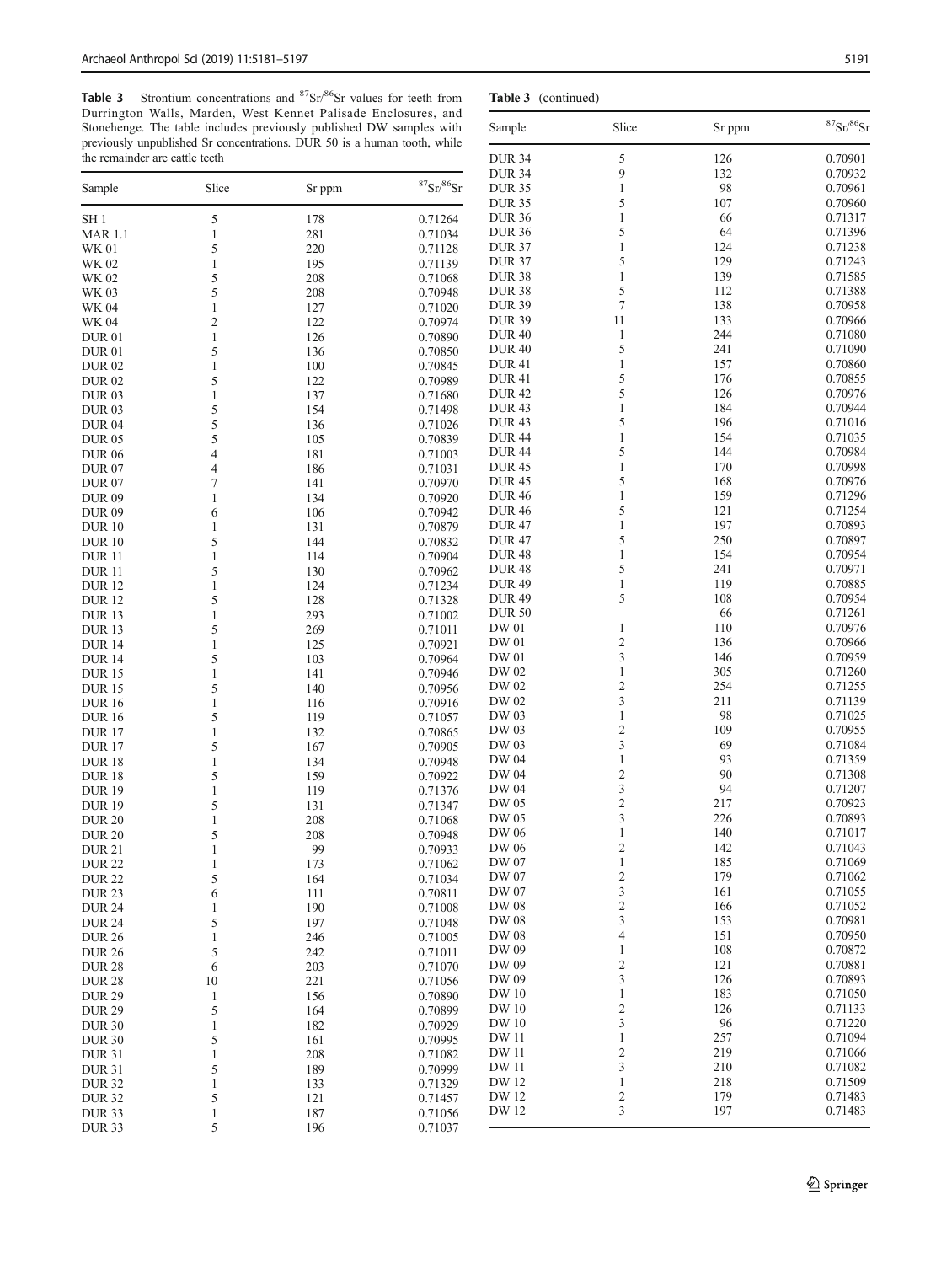<span id="page-11-0"></span>

Fig. 4  $^{87}Sr/86Sr$  variations within teeth. The data are arranged in increasing value of the occlusal (earliest developing) slice of each tooth and the field characteristic of chalk (local) values is marked as a shaded box

higher  $\delta^{18}O_{\text{carbVSMOW}}$  values. This indicates that the animals from the Wessex sites are predominantly drawn from areas with higher drinking water values, i.e. those from more southern and western regions of Britain (Darling et al. [2003](#page-15-0)).

The strontium data further refines the origins of the cattle. Twenty percent of the animals are compatible with grazing on chalklands, which could infer an origin close to where they were found. The majority (66%) of the Sr data fall between the upper limit of chalk 0.7089 and 0.7110. These values are widely available in Britain and provide little geographical constraint. They could represent origins in the broader region of central southern Britain, but are also commonplace in various areas throughout the British Isles (Evans et al. [2018](#page-15-0)). However, the higher values between 0.711 and 0.713 are less common in the British biosphere. Fifteen samples from 11 individuals record values in this range. The closest areas to Durrington Walls and the other Late Neolithic sites that record this Sr isotope biosphere data range are in Wales and south west England. Similar values from cremated human remains were recently interpreted as likely to derive from West Wales (Snoeck et al. [2018\)](#page-15-0). Such values are also recorded further north in Scotland. Eight animals (16 samples) record highly radiogenic Sr isotope compositions over 0.713. According to current mapping (Evans et al. [2018](#page-15-0)), biosphere values of > 0.7132 are virtually absent from southern Britain, though are present in restricted zones around the Malvern Hills (Chenery et al. [2010](#page-15-0)). They are recorded in small areas around the Lake District in northern England, but are most common across large areas of older geology in Scotland. However, there is growing evidence that, perhaps, there is a source of more radiogenic biosphere values available in England and Wales based on finds that seem unlikely, on archaeological grounds, to have originated in Scotland. Neolithic human data from Penywyrlod, South Wales (0.7132 to 0.7165), have a very similar  ${}^{87}Sr/{}^{86}Sr$  range to the most radiogenic Durrington Walls cattle. These individuals are interpreted as having spent their childhood in Wales (Neil et al. [2017\)](#page-15-0). Similarly, Roman fauna from Caerleon, South Wales (Madgwick et al. [2019b\)](#page-15-0), and Worcester (Gan et al. [2018\)](#page-15-0) have produced highly radiogenic values, 0.71628 and 0.71582 respectively, suggesting that other radiogenic sources may be present in southern Britain.

An overseas origin is highly unlikely for the animals of this study, as the Late Neolithic is distinctive in having no evidence for continental contact (Vanderlinden [2012](#page-16-0); Wilkin and Vanderlinden [2015](#page-16-0)) and therefore origins must be explored in a British context. Increasing evidence of pockets of radiogenic biosphere values may explain the origins of some of these animals. However, there can be little doubt that such values can only be attained in restricted areas of the landscape, and the large range of values (0.7133 to 0.7168) in the dataset suggests that the animals in this study derive from different areas of radiogenic geology, potentially including Scotland.

In summary, very few of the animals could be described as locally raised with respect to a typical chalk-based Sr isotope value. However, large tracts of Britain can accommodate the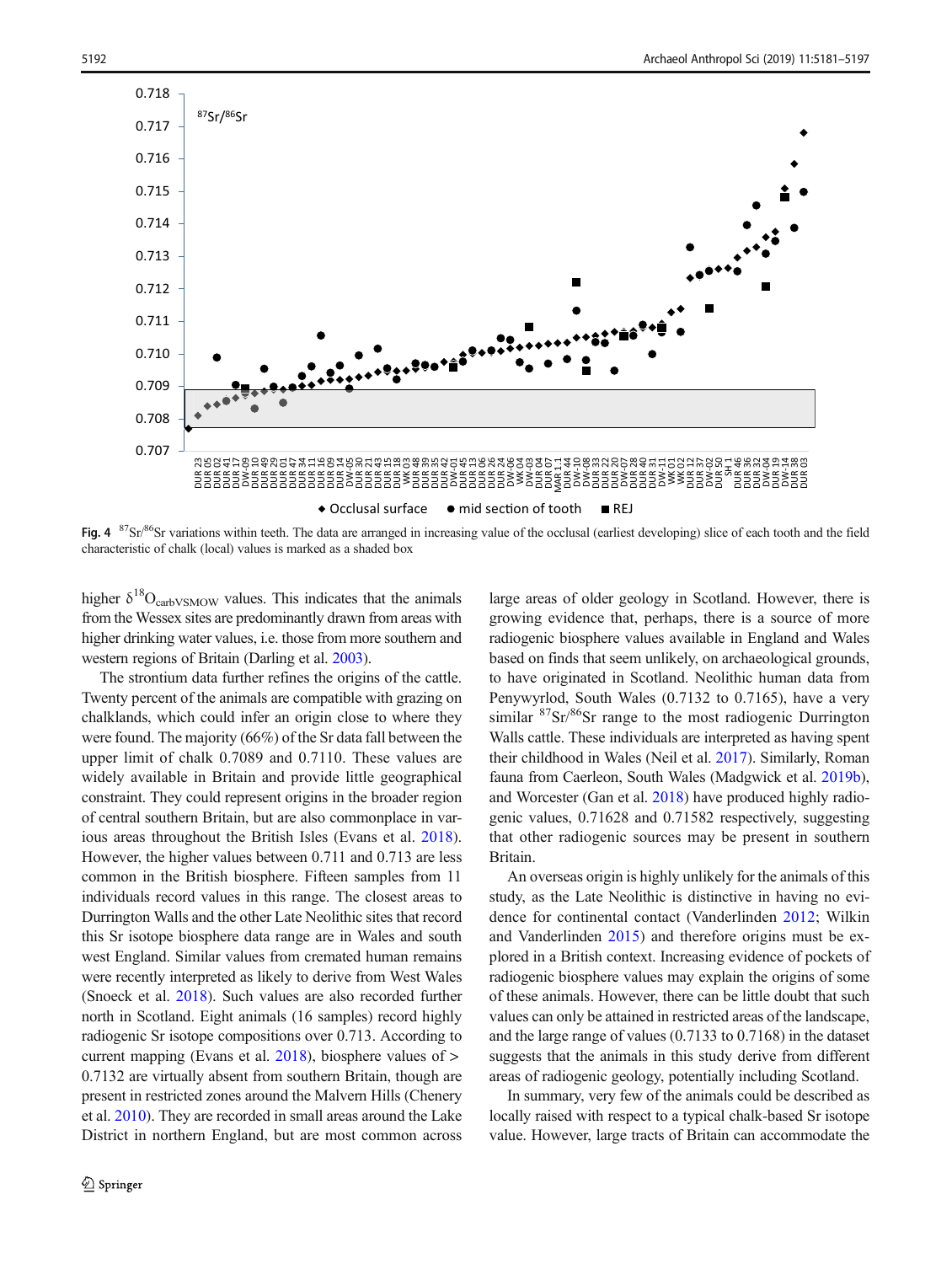<span id="page-12-0"></span>**Table 4** Mean values for  ${}^{87}Sr/{}^{86}Sr$  isotope composition of cattle teeth

| Sample        | ${}^{87}\mathrm{Sr} / {}^{86}\mathrm{Sr}$ |
|---------------|-------------------------------------------|
| <b>DUR01</b>  | 0.70890                                   |
| <b>DUR02</b>  | 0.70845                                   |
| <b>DUR03</b>  | 0.71680                                   |
| <b>DUR 04</b> | 0.71026                                   |
| <b>DUR 05</b> | 0.70839                                   |
| <b>DUR 06</b> | 0.71003                                   |
| <b>DUR 07</b> | 0.71031                                   |
| <b>DUR 09</b> | 0.70920                                   |
| <b>DUR10</b>  | 0.70879                                   |
| <b>DUR11</b>  | 0.70904                                   |
| <b>DUR12</b>  | 0.71234                                   |
| <b>DUR13</b>  | 0.71002                                   |
| <b>DUR14</b>  | 0.70921                                   |
| <b>DUR15</b>  | 0.70946                                   |
| <b>DUR16</b>  | 0.70870                                   |
| <b>DUR17</b>  | 0.70865                                   |
| <b>DUR18</b>  | 0.70948                                   |
| <b>DUR 20</b> | 0.71068                                   |
| <b>DUR 21</b> | 0.70933                                   |
| <b>DUR22</b>  | 0.71062                                   |
| <b>DUR 23</b> | 0.70811                                   |
| <b>DUR 24</b> | 0.71008                                   |
| <b>DUR 26</b> | 0.71005                                   |
| <b>DUR 28</b> | 0.71056                                   |
| <b>DUR 29</b> | 0.70899                                   |
| <b>DUR 30</b> | 0.70929                                   |
| <b>DUR 31</b> | 0.71082                                   |
| <b>DUR32</b>  | 0.71329                                   |
| <b>DUR33</b>  | 0.71056                                   |
| <b>DUR 34</b> | 0.70901                                   |
| <b>DUR 35</b> | 0.70961                                   |
| <b>DUR 36</b> | 0.71317                                   |
| <b>DUR 37</b> | 0.71238                                   |
| <b>DUR 38</b> | 0.71585                                   |
| <b>DUR 39</b> | 0.70958                                   |
| <b>DUR40</b>  | 0.71080                                   |
| <b>DUR41</b>  | 0.70858                                   |
| <b>DUR42</b>  | 0.70976                                   |
| <b>DUR43</b>  | 0.70980                                   |
| <b>DUR44</b>  | 0.71009                                   |
| <b>DUR45</b>  | 0.70987                                   |
| <b>DUR46</b>  | 0.71275                                   |
| <b>DUR47</b>  | 0.70895                                   |
| <b>DUR48</b>  | 0.70962                                   |
| <b>DUR49</b>  | 0.70920                                   |
| DW 01         | 0.70967                                   |
| DW 02         | 0.71218                                   |
| DW 03         | 0.71021                                   |
| DW 04         | 0.71291                                   |
|               |                                           |

Table 4 (continued)

| Sample       | $87$ Sr $/86$ Sr |
|--------------|------------------|
| DW 05        | 0.70908          |
| DW 06        | 0.71030          |
| DW 07        | 0.71062          |
| <b>DW 08</b> | 0.70994          |
| DW 09        | 0.70882          |
| <b>DW</b> 10 | 0.71134          |
| <b>DW11</b>  | 0.71080          |
| DW 12        | 0.71492          |
| <b>SH 01</b> | 0.71264          |
| <b>WK 01</b> | 0.71062          |
| <b>WK 02</b> | 0.71139          |
| WK 03        | 0.71128          |
| <b>WK 04</b> | 0.71020          |

majority of the animals with Sr signatures between 0.7089 and 0.7110, including areas within the broader region of central southern Britain. The oxygen isotope values suggest oxygen origins in western and southern Britain for most animals. The three samples with the lowest mean oxygen values (DUR 10, DUR 21, DUR 42) all have Sr isotope values between 0.708 and 0.710 and hence could therefore come from the central and eastern parts of Britain. Areas of southwest England and Wales could accommodate the origin of the animals with a tooth enamel strontium range between 0.711 and 0.713 and this would be supported by the oxygen data. The eight animals with values over 0.7132 cannot be excluded from a Scottish origin based on our current understanding of the British biosphere, but it is possible that some derive from unspecified areas of radiogenic geology in England and Wales.

# Comparison with pig and human data from Durrington Walls

Durrington Walls was a major ceremonial site and, while this paper examines cattle data from there, a recent study provides a comparative dataset on pigs, which were the principal feasting animal at the site (Madgwick et al. [2019a\)](#page-15-0).

Figure [6](#page-13-0) highlights clear similarities in the range of values represented in both datasets, which can be divided into four groups based on breaks in the dataset shown by both pigs and cattle. The majority of animals (group 1) are consistent with an origin on the chalk and other Mesozoic deposits that dominate much of southern England and are common across Britain. Groups 2 and 3 are from more radiogenic terrains, probably characteristic of granitic and Palaeozoic areas, the closest of which are in southwest England and Wales (Evans et al. [2018\)](#page-15-0). A final group (group 4) has distinctive values of > 0.714 and must derive from areas of more radiogenic geology. As discussed, on the basis of current biosphere mapping data,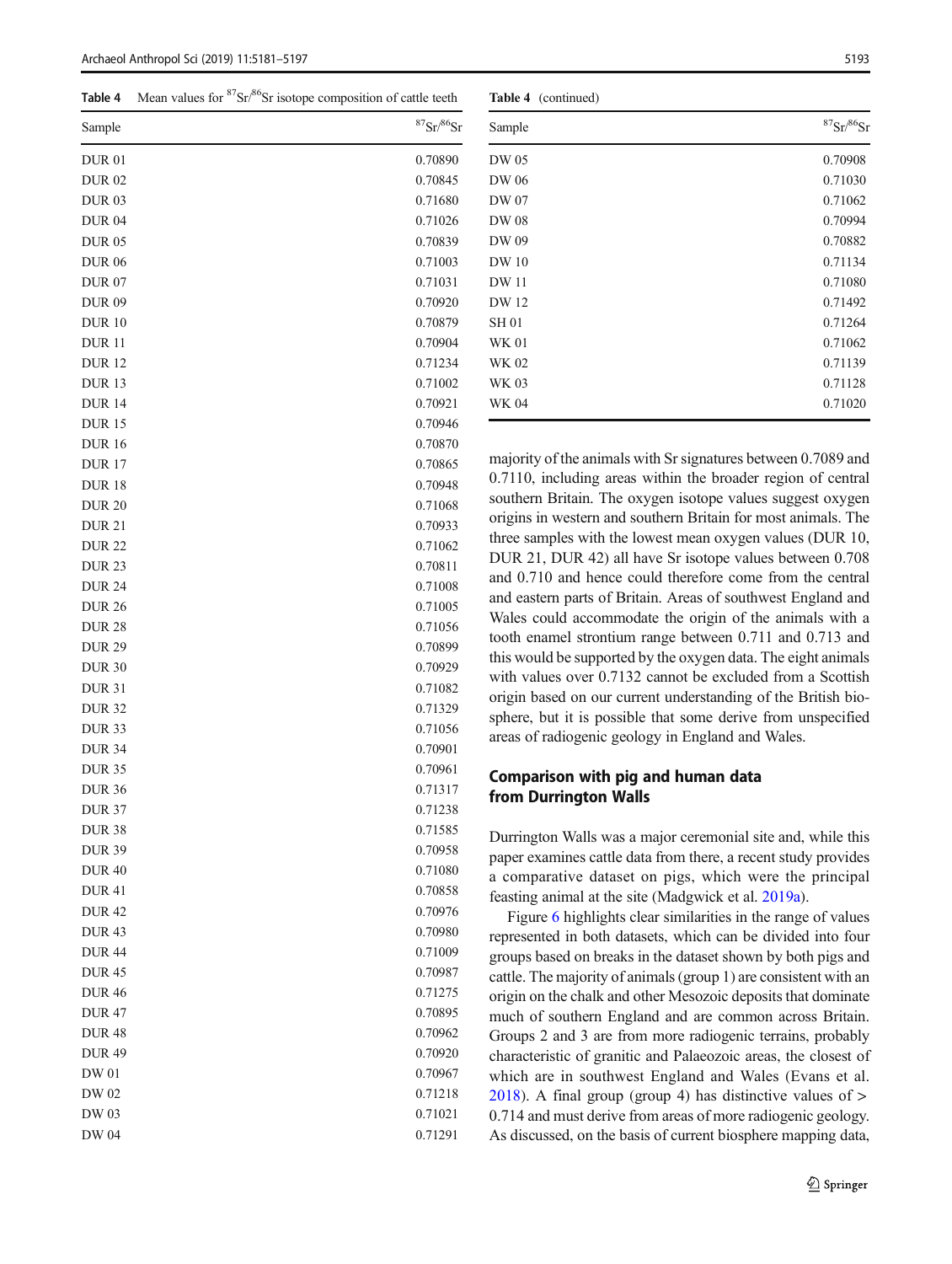<span id="page-13-0"></span>Fig. 5 A box and whisker diagram comparing the average  $\delta^{18}O_{\text{carbVSMOW}}$  values from animals in this study with the average values derived from central and eastern England data (Towers et al. [2011](#page-16-0), [2014](#page-16-0), [2017](#page-16-0)). The mean (x) and median (-) are given and the box represents the interquartile range (IQR) or central 50% of the data. The whiskers extend to beyond the IQR box by 1.5 times the IQR. Values beyond this range plot a dot



origins in Scotland cannot be excluded for at least some animals, but others may derive from radiogenic areas yet to be mapped in detail in Wales or England.

For both pigs and cattle, the majority of the data plot between 0.708 and 0.7108. The datasets primarily differ in the proportion of animals with lower values associated with chalk: 28% of the pigs are below 0.709, in contrast to 17% of the cattle. This suggests that a greater proportion of the pigs may have derived from chalk based terrain. However, this does not necessarily mean that the animals were raised on the Wessex chalkland surrounding Durrington Walls, as many of the pigs have an elevated sulphur value of > 14‰ that indicates a coastal origin (Madgwick et al. [2019a](#page-15-0)). The dataset indicates that the people that raised and brought cattle and pigs to Durrington Walls and other Late Neolithic monumental centres came from wide-ranging areas, and that, in some instances, may have travelled with both types of livestock.

## The human tooth

Human remains from Durrington Walls are very rare, and just one tooth (DUR 50) was available for isotope analysis. This tooth (an upper second premolar) produced an  ${}^{87}Sr/{}^{86}Sr$  value of 0.7126. This value is higher than values (0.7078 to 0.7118) obtained from cremated bone from Stonehenge presented in Snoeck et al. [\(2018\)](#page-15-0), but should not be treated as directly comparable. Cremated bone gives an average of strontium uptake in the years before death, rather than the more temporally defined value in childhood that the analysis of dental enamel provides. The result is inconsistent with the local chalk range and suggests that the individual moved to Durrington Walls sometime after the full mineralisation of the tooth (around age 6 years; Hillson [1996\)](#page-15-0).



Fig. 6 A dot plot comparing the range and distribution of  $87\text{Sr}/86\text{Sr}$ isotope composition in enamel from pig and cattle teeth from Late Neolithic feasting sites in southern England. The cattle are from Durrington Walls, West Kennet Palisade Enclosures, Stonehenge, and Marden and the pigs are from Durrington Walls, West Kennet Palisade Enclosures, Marden and Mount Pleasant. (A) Data from pigs taken from

Madgwick et al. [\(2019a\)](#page-15-0), and (B) cattle data from this study. The data are grouped into four subsets based on breaks in distribution seen in both animal datasets. The pig data derives from a single sample from each individual and therefore average values of the cattle incremental samples are used for comparison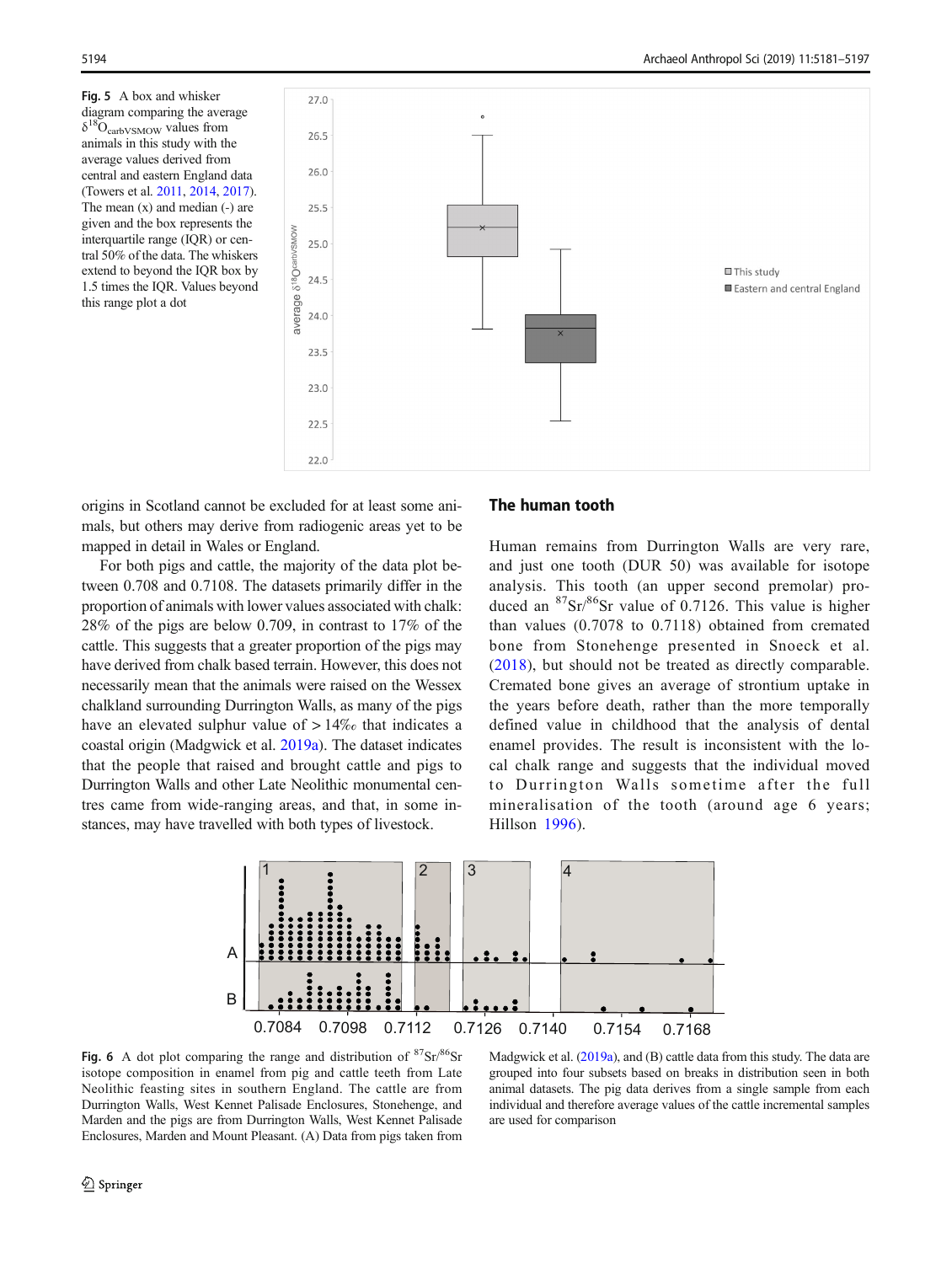## <span id="page-14-0"></span>Conclusions

These results have demonstrated the diversity of cattle origins at Late Neolithic Durrington Walls. The  $87\text{Sr}/86\text{Sr}$ isotope data suggest that at least four distinct terrains are represented in the dataset. The majority of animals are consistent with an origin on the chalk and other Mesozoic deposits that dominate much of southern England and are common across Britain. Many of these animals must have been imported to the sites, though not necessarily over long distance. Two distinct groups of cattle are from more radiogenic terrains, probably characteristic of Palaeozoic areas, the closest of which are in southwest England and Wales. A final group has distinctive values of > 0.714 and must derive from areas of even more radiogenic geology. On the basis of current biosphere mapping data, origins in Scotland seem likely for at least some animals, but others may derive from radiogenic areas incompletely mapped in England or Wales. Oxygen isotope data indicate that the majority of the animals are likely to derive from western or southern areas of Britain. Highland areas in the north of England and northeast Scotland are probably not represented in the dataset, but depleted oxygen isotope compositions suggest that some animals came from eastern and/or central areas of England.

Cattle are an important component of animal bone assemblages from Late Neolithic Britain. Remains of cattle were second only to pigs in abundance at Durrington Walls, and the presence of large quantities of cattle remains, along with evidence of butchery and burning on many bones, indicates that they were included in feasting activities (Albarella and Serjeantson 2002). The zooarchaeological evidence is also consistent with an introduction of cattle to Durrington Walls, due to the almost complete absence of neonatal bones. Such remains are expected to occur in breeding areas, because of natural casualties—their absence therefore suggests that husbandry largely occurred off-site.

The movement of cattle over long distances is an example of their importance in Neolithic society. Not only were they a significant source of food, but their role in feasting was important enough to warrant a huge investment of time and energy in herding them over long distances. These animals clearly had a role to play in sustaining long-distance networks in Late Neolithic Britain. As a proxy for human movement, the cattle from Durrington Walls are representative of the human journeys that were undertaken during the period and suggest links between human groups in many different parts of the country, both close and distant. The few cattle teeth from other contemporary sites hint that this phenomenon was more widespread and, perhaps, that Durrington Walls was not unique, but part of a wider network of connections and livestock exchange.

The exogenous origin of the livestock is in contrast with the largely local nature of the material culture (Chan et al. [2016\)](#page-15-0). Animals could be driven on the hoof, while large quantities of objects would have been very onerous to carry. Such practical concern meant, however, that the local and the imported both played a role in the make-up of the Durrington Walls ceremonies, and probably contributed substantially to define the character of the communities occupying—permanently or periodically—the Stonehenge landscape.

Acknowledgements We are very grateful to Sarah Viner-Daniels who contributed substantially to the analysis of the data presented in this paper and the writing of an early draft. However, having moved to pastures new, she could not contribute to the latter stage of the project and therefore chose not be listed as a co-author. We are also grateful to all people (staff and students) who worked on site and contributed the collection of the remains discussed here. The animal remains discussed in this paper were collected as part of the Stonehenge Riverside Project and analysed as part of the Feeding Stonehenge Project, both funded by the Arts and Humanities Research Council (AHRC); without that support, this research would have not been possible. UA would like to acknowledge that he carried out some of the work leading to the preparation of this paper while on a British Academic mid-career fellowship, which provided him with research leave opportunity. We thank Dr. K Mee for providing the base map for Figure [1.](#page-1-0)

Open Access This article is distributed under the terms of the Creative Commons Attribution 4.0 International License (http:// creativecommons.org/licenses/by/4.0/), which permits unrestricted use, distribution, and reproduction in any medium, provided you give appropriate credit to the original author(s) and the source, provide a link to the Creative Commons license, and indicate if changes were made.

# **References**

- Albarella U, Payne S (2005) Neolithic pigs from Durrington Walls, Wiltshire, England: a biometrical database. J Archaeol Sci 32(4): 589–599
- Albarella U, Serjeantson D (2002) A passion for pork: meat consumption at the British late Neolithic site of Durrington Walls. In: Miracle P, Milner N (eds) Consuming passions and patterns of consumption. Monographs of the McDonald Institute, Cambridge, pp 33–49
- Balasse M (2002). Reconstructing dietary and environmental history from enamel isotopic analysis: Time resolution of intra-tooth sequential sampling. International Journal of Osteoarchaeology 12(3):155–165
- Balasse M, Ambrose SH, Smith AB, Price TD (2002) The seasonal mobility model for prehistoric herders in the south-western cape of South Africa assessed by isotopic analysis of sheep tooth enamel. J Archaeol Sci 29(9):917–932
- Balasse M, Tresset A, Dobney K, Ambrose SH (2005) The use of isotope ratios to test for seaweed eating in sheep. J Zool Soc Lond 266:283– 291
- Balasse M, Tresset A, Ambrose SH (2006) Stable isotope evidence (delta C-13, delta O-18) for winter feeding on seaweed by Neolithic sheep of Scotland. J Zool 270(1):170–176
- Bayliss A, Cartwright C, Cook G, Griffiths S, Madgwick R, Marshall P, Reimer P (2017) Rings of fire and Grooved Ware settlement at West Kennet, Wiltshire. In: Bickle P, Cummings V, Hofmann D, Pollard J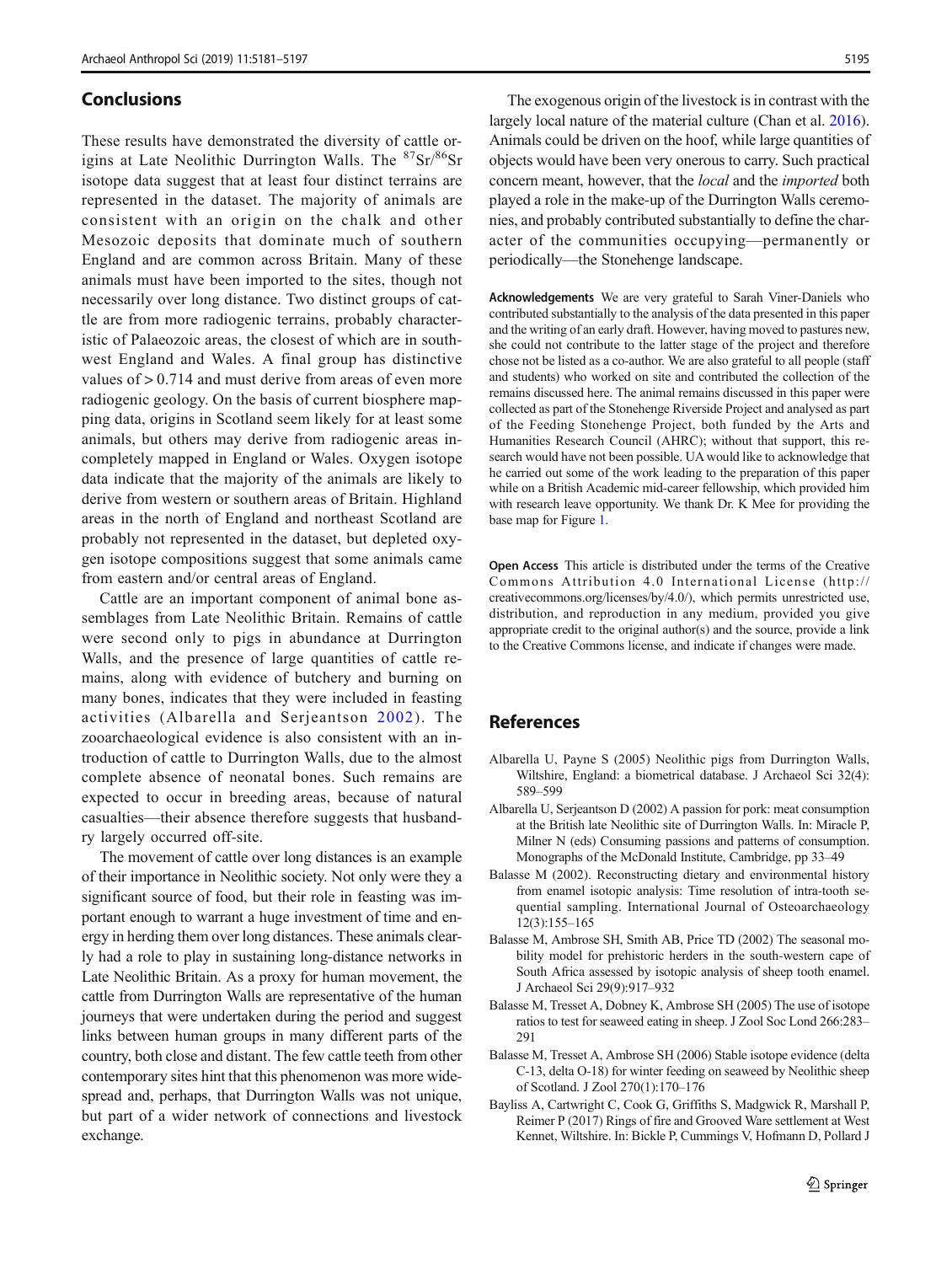<span id="page-15-0"></span>(eds) The Neolithic of Europe: essays in honour of Alasdair Whittle. Oxbow, Oxford, pp 249–278

- Bendrey R, Hayes TE, Palmer MR (2009) Patterns of Iron Age horse supply: an analysis of strontium ratios in teeth. Archaeometry 51(1): 140–150
- Bentley RA (2006) Strontium isotopes from the earth to the archaeological skeleton: a review. J Archaeol Method Theory 13(3):135–187
- Bentley RA, Knipper C (2005) Geographical patterns in biologically available strontium, carbon and oxygen isotope signatures in prehistoric SW Germany. Archaeometry 47(3):629–644
- Birck JL (1986) Precision K-Rb-Sr isotopic analysis application to Rb-Sr chronology. Chem Geol 56(1–2):73–83
- Bogaard A, Henton E, Evans JA, Twiss KC, Charles MP, Vaiglova P, Russell N (2013) Locating land use at Neolithic Çatalhöyük, Turkey: the implications of <sup>87</sup>Sr/<sup>86</sup>Sr signatures in plants and sheep tooth sequences. Archeometry 56:860–877
- Britton K, Grimes V, Dau J, Richards MP (2009) Reconstructing faunal migrations using intra-tooth sampling and strontium and oxygen isotope analyses: a case study of modern caribou (Rangifer tarandus granti). J Archaeol Sci 36(5):1163–1172
- Britton KH, Grimes V, Niven L, Steele T, McPherron S, Soressi M, Kelly T, Jaubert J, Hublin J-J, Richards M (2011) Strontium isotope evidence for migration in late Pleistocene Rangifer: implications for Neanderthal hunting strategies at the Middle Palaeolithic site of Jonzac, France. J Hum Evol 61(2):176–185
- Chan B, Viner S, Parker Pearson M, Albarella U, Ixer R (2016) Resourcing Stonehenge: patterns of human, animal and goods mobility in the late Neolithic. In: Leary J, Kador T (eds) Moving on in Neolithic Studies: understanding mobile lives. Oxbow Books, Oxford, pp 28–44
- Chenery, C., G. Müldner, J. Evans, H. Eckardt and M. Lewis (2010). Strontium and stable isotope evidence for diet and mobility in Roman Gloucester, UK.Journal of Archaeological Science 37(1): 150–163
- Cleal RMJ, Walker KE, Montague R (1995) Stonehenge in its landscape: twentieth century excavations. English Heritage, London
- Coplen TB (1988) Normalization of oxygen and hydrogen isotope data. Chem Geol 72:293–297
- Darling WC, Bath AH, Talbot JC (2003). The O & H stable isotopic composition of fresh waters in the British Isles: 2, Surface waters and groundwater. Hydrology and Earth System Sciences 7(2):183– 195
- Ericson JE (1985) Strontium isotope characterization in the study of prehistoric human ecology. J Hum Evol 14:503–514
- Evans J, Tatham S, Chenery S, Chenery C (2007) Anglo-Saxon animal husbandry techniques revealed through isotope and chemical variations in cattle teeth. Applied Geochem 22(9):1994–2005
- Evans JA. Chenery CA, Mee K, Cartwright CE, Lee KA, Marchant AP, Hannaford L (2018) Biosphere Isotope Domains GB (V1): Interactive Website. British Geological Survey. (Interactive Resource). [https://doi.org/10.5285/3b141dce-76fc-4c54-96fa](https://doi.org/10.5285/3b141dce-76fc-4c54-96fa-c232e98010ea)[c232e98010ea](https://doi.org/10.5285/3b141dce-76fc-4c54-96fa-c232e98010ea)
- Gan YM, Towers J, Bradley RA, Pearson E, Nowell G, Peterkin J, Montgomery J (2018) Multi-isotope evidence for cattle droving at Roman Worcester. J Archaeol Sci Rep 20:6–17
- Hare VJ, Loftus E, Jeffrey A, Ramsey CB (2018) Atmospheric CO2 effect on stable carbon isotope composition of terrestrial fossil archives. Nat Commun 9(1):252
- Henton E, Meier-Augenstein W, Kemp HF (2010) The use of oxygen isotopes in sheep molars to investigate past herding practices at the Neolithic settlement of Çatalhöyük, Central Anatolia. Archaeometry 52(3):429–449
- Hillson S (1996) Dental anthropology. Cambridge University Press, Cambridge
- Hoppe KA, Koch PL, Carlson RW, Webb SD (1999) Tracking mammoths and mastodons: reconstruction of migratory behavior using strontium isotope ratios. Geology 27:439–442
- Julien M, Bocherens H, Burke A, Drucker DG, Patou-Mathis M, Krotova O, Péan S (2012) Were European steppe bison migratory? <sup>18</sup>O, <sup>13</sup>C and Sr intra-tooth isotopic variations applied to a palaeontological reconstruction. Quat Int 271:106–119
- Kohn MJ (2010) Carbon isotope compositions of terrestrial C3 plants as indicators of (paleo) ecology and (paleo)climate. Proc Natl Acad Sci U S A 107(46):19691–19695
- Leary J, Clarke A, Bell M (2016) Valley of the Henges: exploring Neolithic landscapes in the Pewsey Vale. Current Archaeology 316:28–34
- Madgwick R, Mulville J (2015) Feasting on fore-limbs: conspicuous consumption and identity in later prehistoric Britain. Antiquity 89: 629–644
- Madgwick R, Mulville J, Evans JA (2012) Investigating diagenesis and the suitability of porcine enamel for strontium  $(^{87}Sr)^{86}Sr$ ) isotope analysis. J Anal At Spectrom 27:733–742
- Madgwick R, Lamb AL, Sloane H, Nederbragt A, Albarella U, Parker Pearson M, Evans JA (2019a) Multi-isotope analysis reveals that feasts in the Stonehenge environs and across Wessex drew people and animals from throughout Britain. Sci Adv 5:eaau6078
- Madgwick R, Lewis J, Grimes V, Guest P (2019b) On the hoof: exploring the supply of animals to the Roman legionary fortress at Caerleon using strontium (<sup>87</sup>Sr/<sup>86</sup>Sr) isotope analysis. Archaeol Anthropol Sci 11:223–235
- Marshall P (In prep) Radiocarbon dating. In: Parker Pearson M, Pollard J, Richards C, Thomas J, Tilley C, Welham K (eds) Durrington Walls and Woodhenge: a place for the living. The Stonehenge Riverside Project volume 3. Sidestone Press, Leiden
- Minniti C, Valenzuela-Lamas S, Evans J, Albarella U (2014) Widening the market. Strontium isotope analysis on cattle teeth from Owslebury (Hampshire, UK) highlights changes in livestock supply between the Iron Age and the Roman period. J Archaeol Sci 42: 305–314
- Neil S, Montgomery J, Evans J, Cook GT, Scarre C (2017) Land use and mobility during the Neolithic in Wales explored using isotope analysis of tooth enamel. Am J Phys Anthropol 164(2):371–393
- Parker Pearson M, Pollard J, Richards C, Thomas J, Welham K, Albarella U, Chan B, Marshall P, Viner S (2011) Feeding Stonehenge: feasting in late Neolithic Britain. In: Aranda Jiménez G, Montón-Subias S, Sánchez Romero M (eds) Guess who's coming to dinner: feasting rituals in the prehistoric societies of Europe and the Near East. GB, Oxbow Books, Oxford, pp 73–90
- Pollard AM, Pellegrini M, Lee-Thorpe JA (2011). Technical Note: Some observations on the conversion of dental enamal d18O values to d18OW to determine human mobility. Americal Journal of Physical Anthropology 145(3):499–504
- Richards C, Thomas J (1984) Ritual activity and structured deposition in Later Neolithic Wessex. In: Bradley R, Gardiner J (eds) British Archaeological Reports British Series 133Neolithic Studies: a review of some current research. BAR, Oxford, pp 189–218
- Schwartz HP, Shoeninger MJ (1991) Stable isotope analyses in human nutritional ecology. Yearb Phys Anthropol 34:283–321
- Snoeck C, Pouncett J, Claeys P, Goderis S, Mattielli N, Parker Pearson M, Willis C, Zazzo A, Lee-Thorp JA, Schulting RJ (2018) Strontium isotope analysis on cremated human remains from Stonehenge support links with west Wales. Sci Rep 8(1):10790
- Sykes N, White J, Hayes T, Palmer M (2006) Tracking animals using strontium isotopes in teeth: the role of fallow deer (Dama dama) in Roman Britain. Antiquity. 80(310):948–959
- Towers JJM, Evans J, Jay M, Parker Pearson M (2010) An investigation of the origins of cattle and aurochs deposited in the Early Bronze Age barrows at Gayhurst and Irthlingborough. J Archaeol Sci 37: 508–515